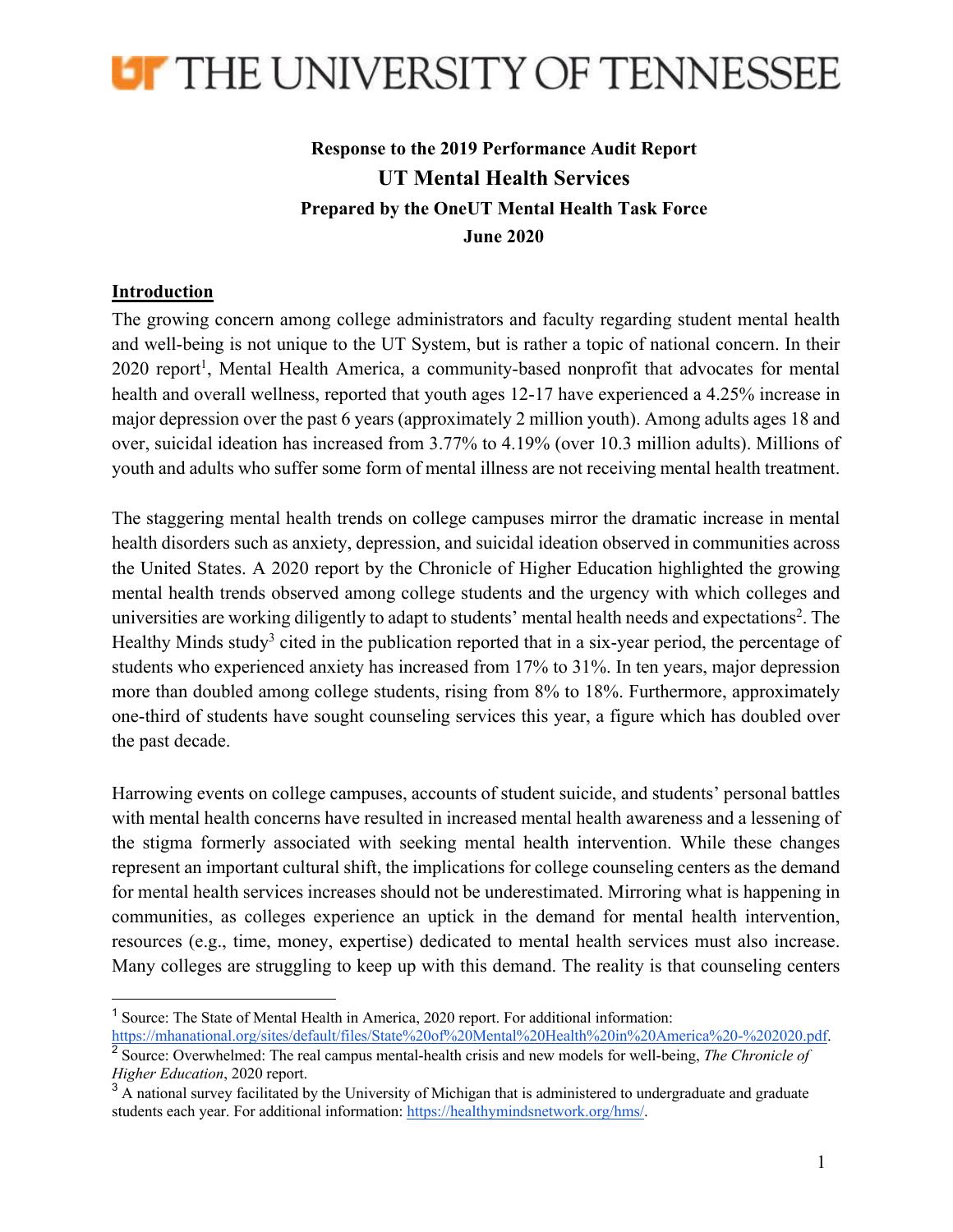

alone are unable to accommodate the needs and expectations of the growing percentage of students who seek mental health intervention when a crisis occurs. What many college administrators are beginning to realize is that students' needs and expectations cannot be fully met by hiring more counselors, nor is every student in need of counseling services.<sup>4</sup> Rather, colleges and universities are exploring new ways to successfully address student mental health and well-being, focused not only on intervention by licensed clinical practitioners, but also prevention and postvention by nonclinical practitioners such as those on CARE teams. As we look to the future of higher education, campus- and system-wide efforts that engage students, faculty, staff, and administrators in mentalhealth discussions and training are critical to campus well-being.

Since early 2019, the UT System Office of Academic Affairs and Student Success (AA&SS) has engaged UT campus leadership in discussions about student mental health and well-being. In May 2019, a suicide prevention bill was passed that "requires each state institution of higher education to...develop and implement a suicide prevention plan for students, faculty, and staff; and provide the plan to students, faculty, and staff at least once a semester."5 Ongoing communication about the relationship between student mental health and student success coupled with the suicide prevention legislation led to the coordination of a second annual Summit for chief academic and student affairs officers and select campus representatives. In November 2019, the Office of AA&SS facilitated a Summit event called "Building a Unified and Supportive Mental Health Culture." Chief academic and student affairs officers, their senior teams, select faculty, students, mental health professionals and representatives from state organizations such as the Tennessee Higher Education Commission, the Tennessee Suicide Prevention Network, and the Tennessee Department of Mental Health and Substance Abuse Services attended a one-day event to discuss growing concerns around student mental health and what can be done to promote and improve mental health services at UT. In her recent remarks to the Board of Trustees, Dr. Linda Martin, UT System Vice President for AA&SS, highlighted campus- and system-level efforts to collaboratively address service gaps and plans moving forward.

The Tennessee Comptroller of the Treasury submitted a Performance Audit to the University of Tennessee Board of Trustees in December 2019 that contained a detailed review of mental health services across the UT System. In response to the Performance Audit, and under the direction of President Randy Boyd, the Office of AA&SS established the OneUT Mental Health Task Force in March 2020, a group of mental health professionals and student affairs representatives from across the system charged with addressing the recommendations outlined in the report that pertain to mental health services. The Task Force began to meet in April at the height of concerns surrounding the COVID-19 pandemic. Only time will reveal the full impact of COVID-19 on the

<sup>4</sup> Source: Overwhelmed: The real campus mental-health crisis and new models for well-being, *The Chronicle of Higher Education*, 2020 report.

<sup>5</sup> Source: https://legiscan.com/TN/bill/SB1175/2019.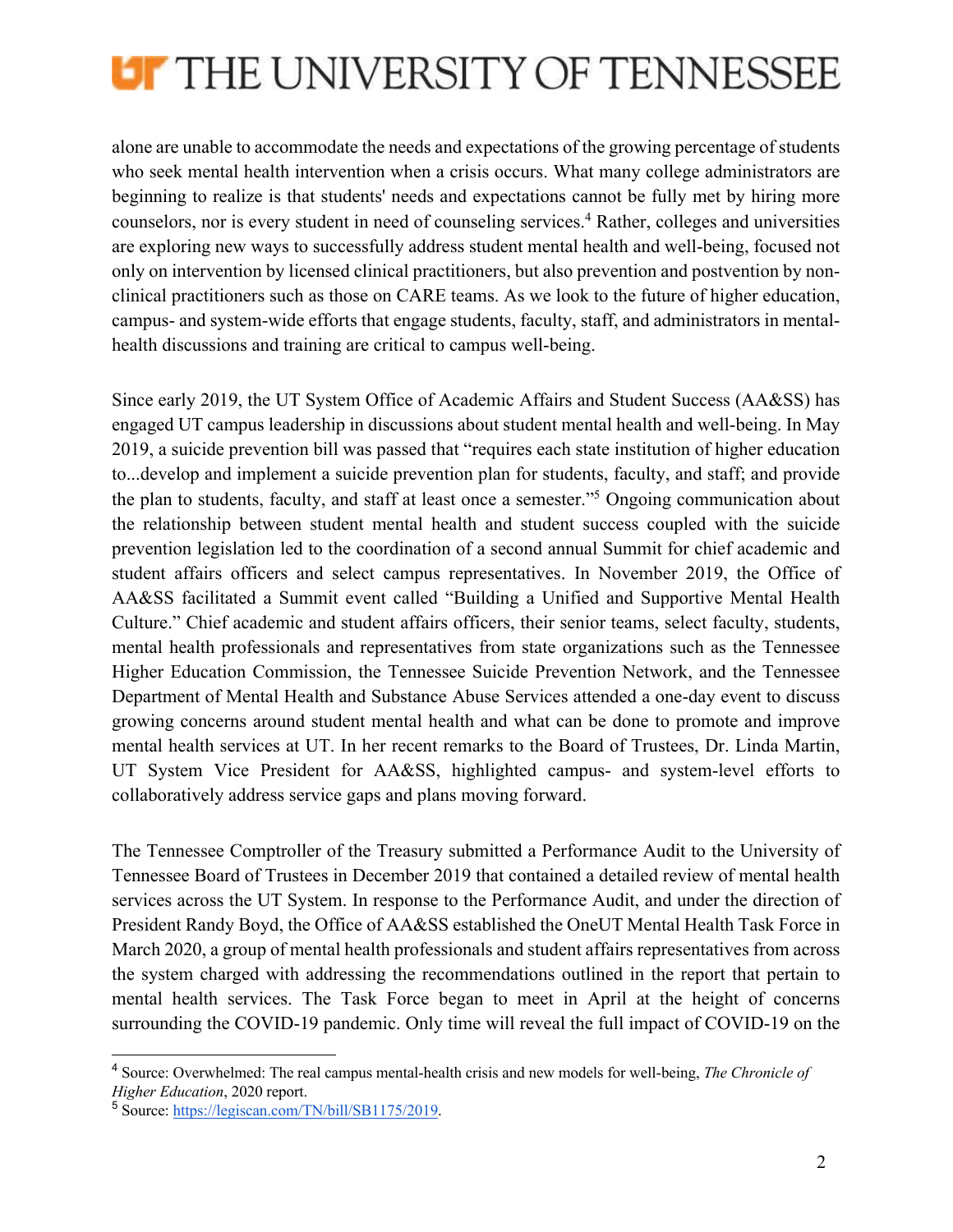

UT System as campuses recover from the pandemic. Despite system-wide challenges resulting from COVID-19, the Task Force views this time as a unique opportunity to think creatively and holistically about how to provide students with quality mental health care focused on prevention, intervention, and postvention.

The following response to the Performance Audit prepared by the Mental Health Task Force aims to: (1) respond to the recommendations made by the Comptroller regarding mental health services, including action steps and a timeline for implementation, where applicable, and (2) highlight efforts across the UT System to holistically address student mental health and well-being, with particular emphasis on prevention strategies.

**Recommendation 1: Reassess the number of counselors each campus employs, make necessary adjustments to comply with the International Accreditation for Counseling Services (IACS) standards and to reduce counselor caseload distribution and appointment wait times**

The International Association for Counseling Services (IACS) is an international organization that has established professional standards for counseling centers on college campuses. Institutions that pursue accreditation through IACS undergo a peer-reviewed evaluation process and site visit conducted by a team of counseling professionals to "certif[y] that its services meet the highest established standards in the field."6 To maintain accreditation through IACS, counseling centers are required to submit an annual report to IACS and participate in a re-evaluation process and site visit every eight years. IACS standards for counseling centers include expectations for the relationship of the counseling center to the university; counseling services roles and functions; ethical standards; counseling service personnel; and other related guidelines regarding professional development, compensation, workload, and staff diversity. As was cited in the Performance Audit by the Comptroller, UTK is the only campus within the UT System that is accredited by IACS.

Section V.C.1 of IACS Standards under Related Guidelines<sup>7</sup>, specifies the expectation with regard to the number of counseling staff based on student enrollment:

*Every effort should be made to maintain minimum staffing ratios in the range of one FTE professional staff member (excluding trainees) for every 1,000-1,500 students, depending on services offered and other campus mental health agencies.*

It is critical to note that the ratio mentioned in this guideline is not a requirement that, if not met, would jeopardize an institution's accreditation through IACS. Rather, the suggested counselor to student ratio is aspirational (noted in the Performance Audit), and one that will vary based on the

<sup>6</sup> Source: https://iacsinc.org/.

<sup>7</sup> Source: https://iacsinc.org/iacs-standards/.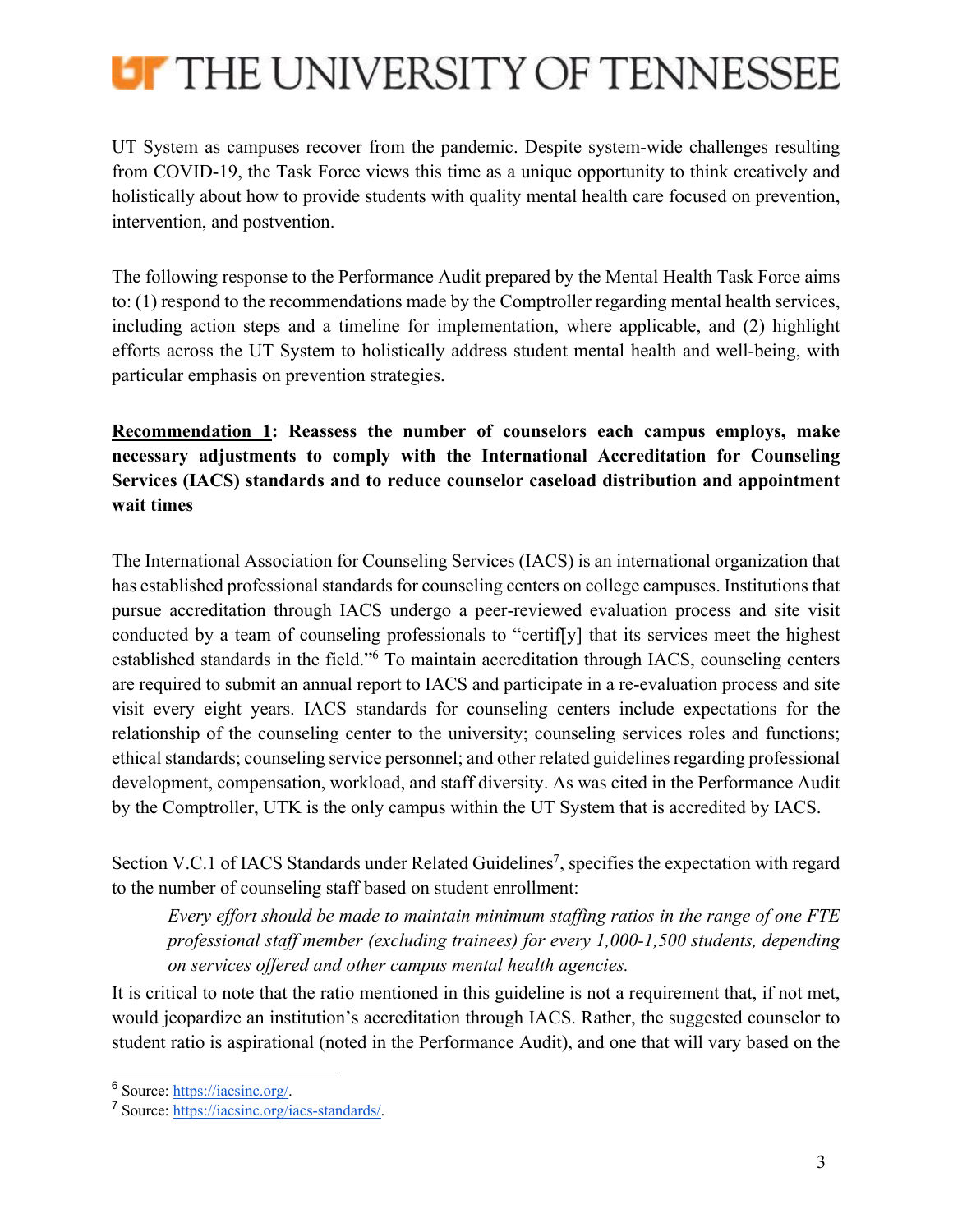

counseling structure of the accredited institution and the roles that other campus groups and community organizations play in providing additional support alongside the campus counseling center.

The ratio of students to counselors on each campus during the 2019-2020 academic year, can be seen in Figure 1. Please note that these numbers are more recent than the ones cited in the Performance Audit.<sup>8</sup>



**Figure 1: Counselor-to-Student Ratios**

The Performance Audit drew attention to UTM's counselor-to-student ratio, recommending that UTM should consider hiring two additional counselors to comply with IACS aspirational standards; however, the ratio included in the Performance Audit failed to account for the populations who are ineligible for services provided through UTM Student Health and Counseling Services (SHCS). In Fall 2019, 4,419 enrolled students were eligible for services at SHCS for a counselor-to-student ratio of 1:1,473. Students who pay the health fee are eligible for services; however, students enrolled in online only programs (1,016 in Fall 2019) and dual credit students (1,260 in Fall 2019) do not pay the health services fee and are not eligible for these services.

According to the accurate numbers in Table 1, UTHSC and UTM exceed the IACS aspirational standard for the recommended number of counselors, while UTC and UTK have fewer than the recommended number of counselors based on eligible students. The suggested IACS ratio of counselors to students is an expectation that UT campuses strive to meet; however, using this

<sup>&</sup>lt;sup>8</sup> See p. 107 of the Final Performance Audit Report from December 2019.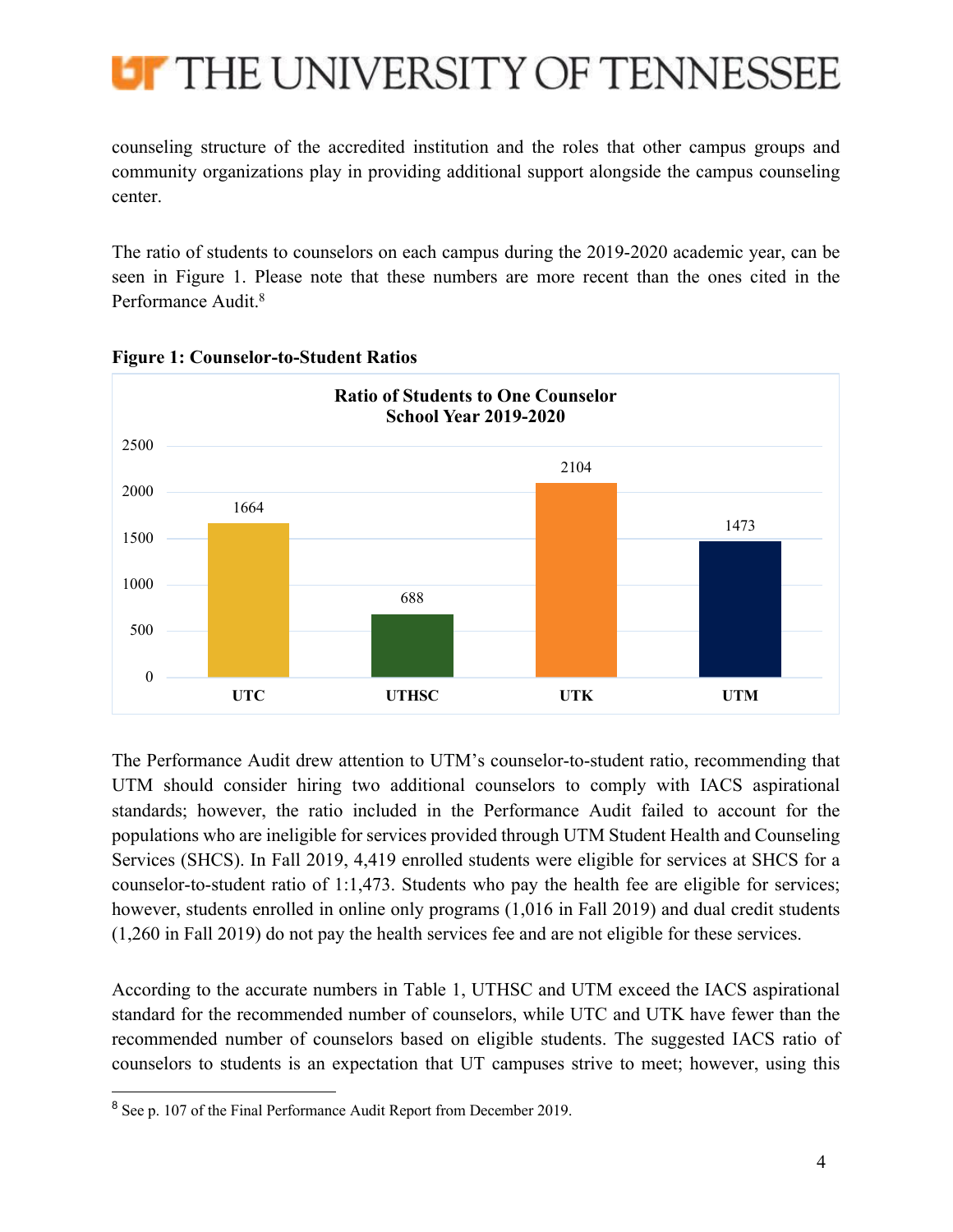

aspirational standard that is strictly focused on mental health intervention as the primary indicator of met versus unmet mental health needs, is limiting. In line with colleges and universities around the nation, UT campuses are focused not only on mental health intervention, but also prevention and postvention. While counseling centers bear the responsibility of mental health intervention, prevention and postvention require a campus-wide, holistic approach to well-being that extends beyond a single office; prevention and postvention efforts are also not reflected in counselor-tostudent ratios. UT campuses are actively engaged in campus-wide prevention efforts, as will be noted throughout this report. It should also be noted that the hiring and training of counselors and campus CARE team staff represents a great expense to UT campuses. The decision to hire more counselors is sometimes, but not always, an option depending on available financial resources.

The following paragraphs describe clinical and non-clinical efforts on each campus to address student-to-counselor ratios. Though counselor caseloads, appointment wait times, and IACS accreditation are referenced in the following sections, a more detailed discussion regarding these points can be found in Recommendations 5 and 7, respectively.

## **UTC**

UTC currently employs seven full-time counselors, three of whom do not work from mid-May through early August when student numbers are lower. UTC is aware that their ratio (see Table 1) does not meet the IACS standards. Prior to the COVID-19 pandemic, UTC was planning to hire a Clinical Case Manager by July 1, 2020 to help with crisis overflow and follow-up care. This additional staff member would improve the ratio concern highlighted by the Comptroller's office and would likely impact caseload and appointment wait times; however, the financial impact resulting from COVID-19 may impact this hire. Currently the UTC counseling center attempts to align with IACS standards, though they have not pursued accreditation. More information about system-wide consideration of IACS accreditation is discussed in Recommendation 7.

## **UTHSC**

In Fall 2019, the counselor-to-student ratio at UTHSC was 1:688, thereby meeting the IACS standard. A full-time case manager provides outreach and follow-up for students of concern for the campus through the CARE Team. This added level of support can include networking with financial aid, academic support, off-campus providers, and other campus and community services.

## **UTK**

In Fall 2019, the counselor-to-student ratio at UTK was 1:2,104. The UTK Student Counseling Center currently employs 14 full-time mental health providers (excluding trainees) and serves 29,460 students (based on Fall 2019 enrollment numbers). Current plans include the hiring of one additional FTE counselor, bringing the total number of mental health providers to 15. The addition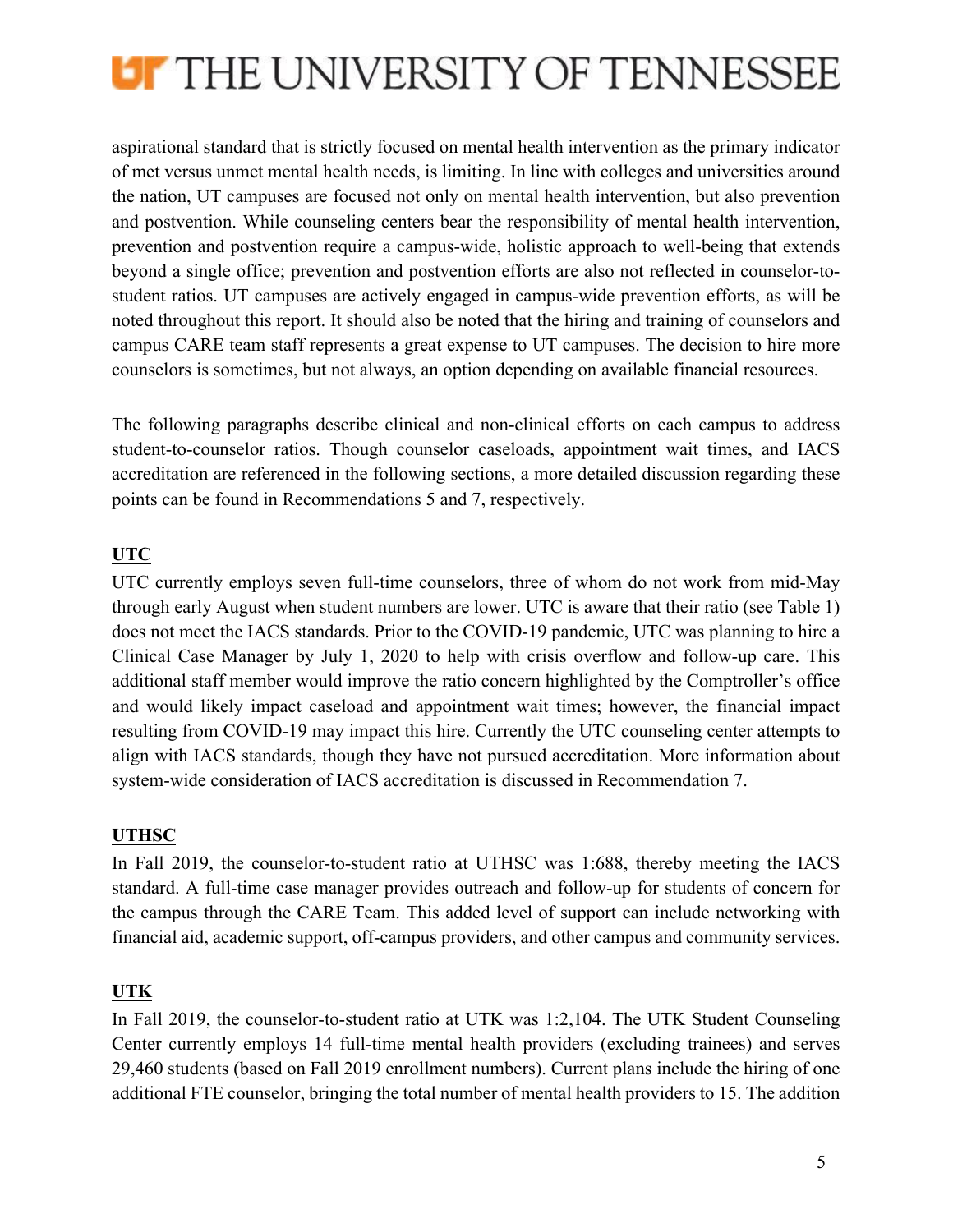

of one mental health provider will lower the counselor-to-student ratio to 1:1,940. Since the IACS standard specifically excludes trainee positions, meeting this standard would require that the Counseling Center employ 20 full-time mental health providers (i.e., five additional positions). The additional positions would add substantial budgetary challenges. UTK believes that their current configuration of 15 full-time licensed providers and five full-time intern positions provides a reasonable approximation of the IACS standard, and chooses instead to focus on staff retention as a way to adequately address gaps in service.

## **UTM**

UTM Student Health and Counseling Services (SHCS) is an integrated service providing health and counseling services in one location that services the campus in Martin and five educational outreach regional centers. UTM SHCS includes three full-time counselors (one Licensed Clinical Social Worker and two Licensed Master Social Workers), and two Nurse Practitioners who are able to coordinate care and provide behavioral health pharmacotherapy management. In Fall 2019, 4,419 enrolled students were eligible for services at SHCS for a counselor-to-student ratio of 1:1,473. Again, this excludes students enrolled in fully online programs and dual credit students.

Additionally, the campus community is supported by the UTM CARE Team. The "Hawk Alert," is an online reporting tool that allows a community member to refer a student to the CARE Team 24/7. The UTM Crisis Response Team, a subset of the CARE Team, is responsible for monitoring and responding to Hawk Alerts. Referrals are reviewed by a member of the Crisis Response Team within hours, often minutes, of submission and triaged to include interventions ranging from requesting a Public Safety Welfare Check, housing staff drop-in, or email contact letting the student know that a member of the CARE Team is "here to help." The additional CARE Team support acts as a supplemental aid to counseling and interim support measure should students experience wait times. The CARE Team will refer students to counseling services when appropriate, and act as a complement or supplement to counseling intervention, easing the load on counseling staff.

### **Action Steps and Timeline**

- 1. In the event enrollment or demand for mental health intervention increases and as financial resources become available, consider the hiring and training of additional mental health counselors, case managers, and CARE Team staff (*Ongoing*).
- 2. Continue to focus on enhancing and promoting prevention services (*Ongoing*).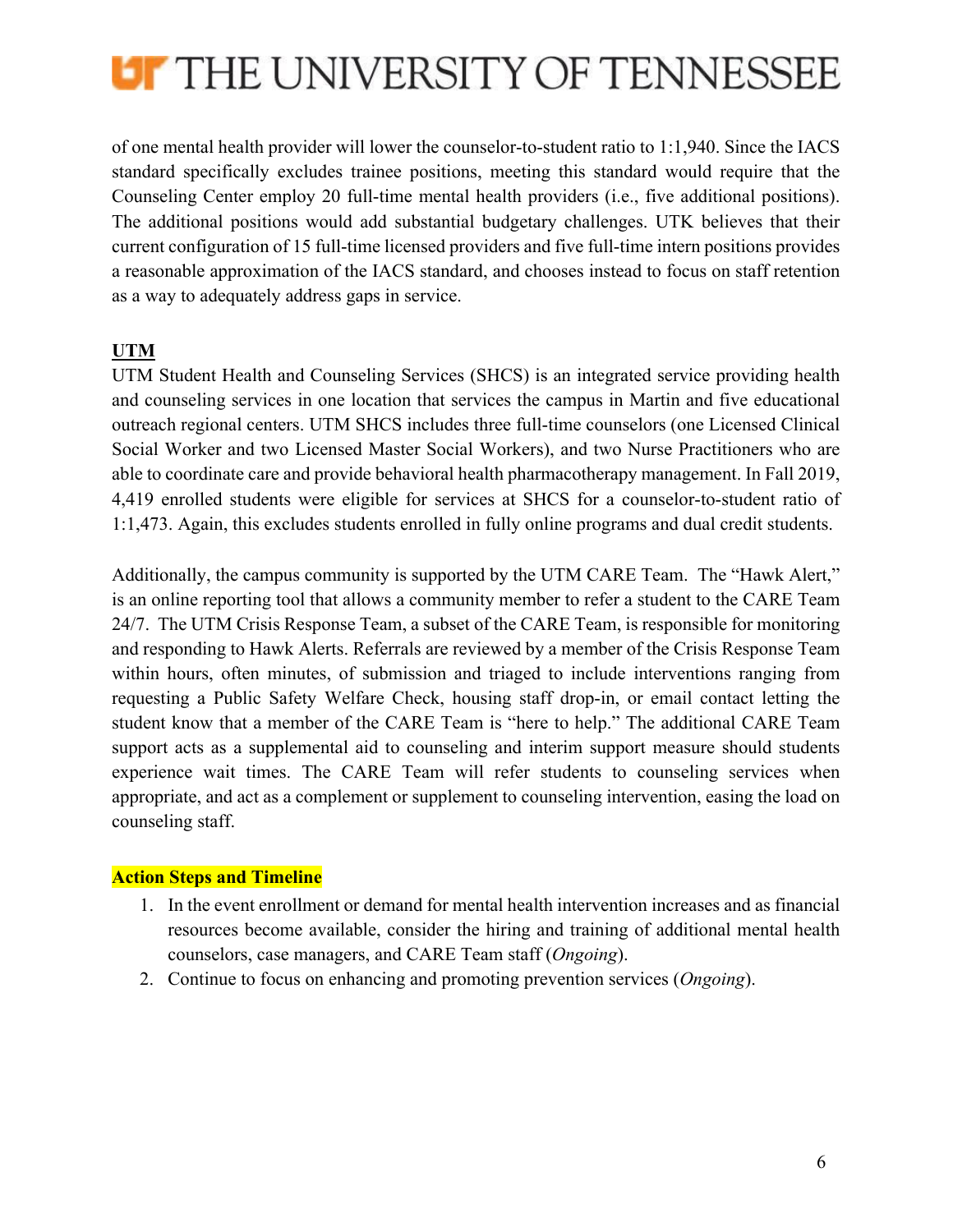

## **Recommendation 2: Eliminate existing mental health service gaps (for example, UTM could consider using UTK's online counseling model and UTHSC could consider partnering with Nashville-area locally governed institutions)**

COVID-19 has significantly impacted the delivery of mental health services across the UT System, challenging those who oversee mental health and well-being to think purposefully and creatively about how to continue to serve students from a distance. The Performance Audit, which was finalized before COVID-19, discussed mental health service gaps broadly, while specifically highlighting service gaps at two UT campuses. Given the new context of COVID-19, each campus has experienced new mental health service gaps and in response has implemented practices to virtually support mental health and well-being of students. Each campus has had to work through unique challenges based on campus mental health structure and available resources. The common concern among all campuses has been how to provide mental health counseling and resources when face-to-face appointments are not an option. The following paragraphs describe actions at each campus to address ongoing and recent COVID-19-related service gaps in order to provide quality mental health services to students across the System.

## **UTC**

As a border city, UTC serves students from Georgia, Alabama, and North Carolina, in addition to students from Tennessee. One of the limitations that UTC has experienced during the pandemic is the inability to deliver mental health care across state lines because the majority of UTC mental health counselors are only licensed to practice in Tennessee. Beginning in March when students began to leave campus, those residing in Georgia, Alabama, and North Carolina were referred to treatment providers in their area rather than continuing with counseling services typically provided through the institution. Moving forward, it may be a consideration to investigate the feasibility of having counselors pursue licenses in bordering states to mitigate this service gap. During this time of remote support, UTC has also implemented remote counseling and telehealth options that are a desirable and suitable treatment option for many students who seek mental health assistance. Currently, telehealth functions through Microsoft Teams, a system for which UTC has a HIPAAcompliant Business Associate Agreement (BAA). UTC was also recently added to a HIPAAcompliant Zoom BAA and will begin onboarding soon. Remote counseling and telehealth services will continue past COVID-19.

To address known service gaps, UTC efforts recently expanded to include the JED Campus Initiative, Healthy Minds Survey, ProtoCall Services, award of the Garrett Lee Smith Grant from the Substance Abuse and Mental Health Association, and the use of Social Sentinel. UTC's participation in the JED Campus Initiative provides UTC with a comprehensive strategic plan to address policy development, suicide prevention, mental health services, and prevention efforts. The Healthy Minds Survey conducted in 2019 enhanced UTC's understanding of student needs by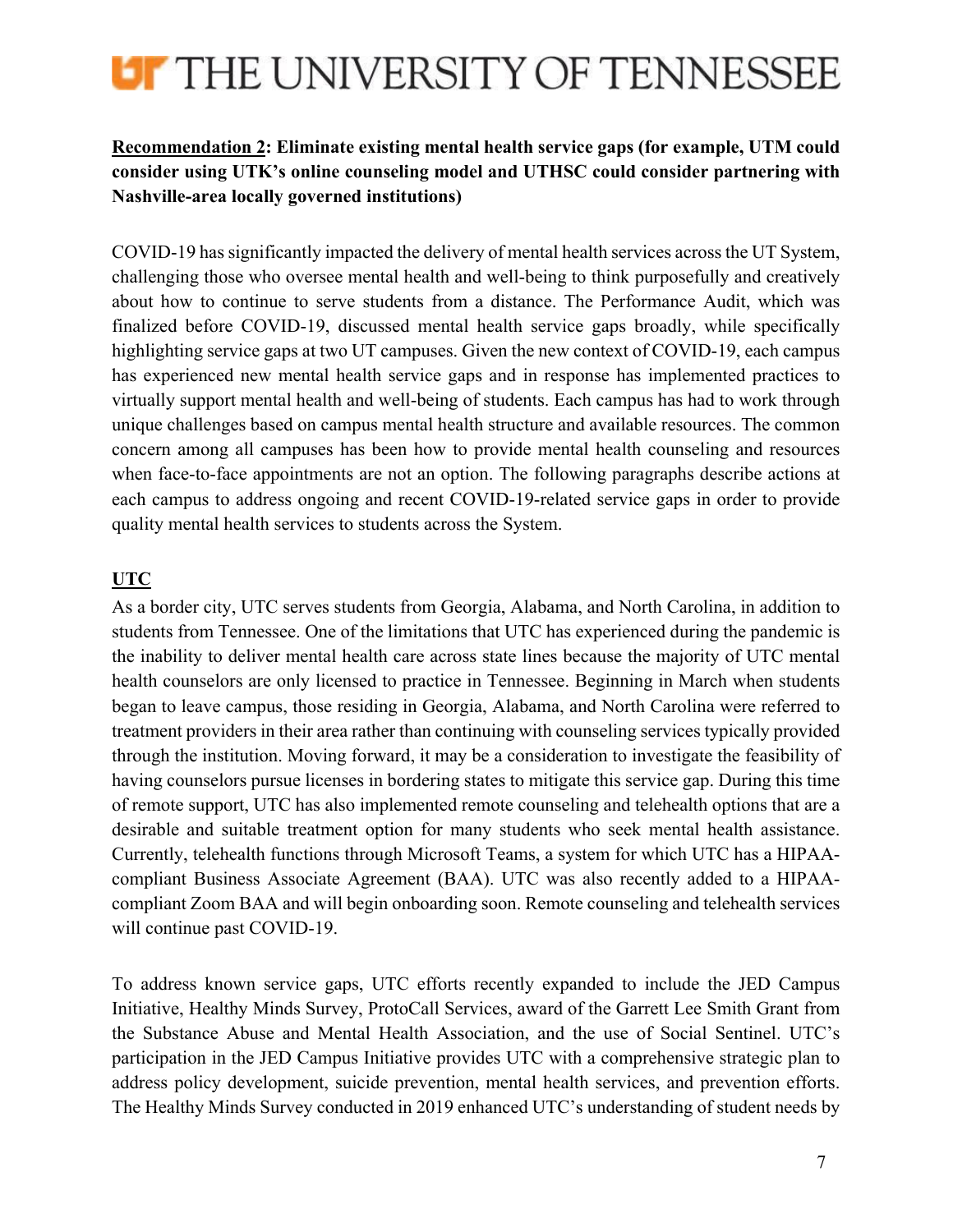

providing self-reported student data related to mental health and well-being to guide prevention efforts. ProtoCall Services increases early intervention for mental health related issues by providing crisis response for on-campus and off-campus students. ProtoCall also helps address counselor burnout by providing 24/7 on-call mental health crisis services.

The Garrett Lee Smith grant of \$300,000 from 2020-2023 allows UTC to hire an additional staff member to help increase capacity to provide suicide prevention training to faculty, staff, students, and caregivers; provide increased programming related to mental health education and suicide prevention; and develop mental health awareness campaigns. Grant funds have also been used to purchase a contract with Social Sentinel, a program which will allow the Office of the Dean of Students to monitor online digital conversations and social media platforms for threats of violence and detection of social and emotional wellness issues to proactively help students in need. Furthermore, UTC has developed a Suicide Prevention, Intervention, and Postvention Policy. The policy outlines intervention expectations for faculty and staff and provides guidance to help them successfully engage with students experiencing mental health emergencies and suicidal thoughts and behaviors. Based on the evidence-based Columbia Suicide Severity Rating Scale<sup>9</sup>, the policy also serves as a guide to help faculty and staff as they direct students to appropriate resources on campus.

## **UTHSC**

At UTHSC, like all UT campuses, prevention is the key to supporting students as they adjust to the demands of the health science curricula, reducing the risk of suicide, and impacting graduation rates. UTHSC has created resources, information, services, and events focused on education and prevention to help students thrive. In 2018, UTHSC moved toward creating a "campus of care" for students through efforts such as the following:

- 1. Prevention-focused events, speakers, resources, and websites through the #Take Care and Thriving, Not Just Surviving campaigns. These efforts included training for faculty, staff, and students.
- 2. Reorganization of the Behavioral Intervention Team (BIT) and rebranded it as the CARE Team. This rebranding included the creation of the CARE Team website and manual including procedures and protocols, such as responses and support for student suicides.
- 3. CARE Team training across the state for UTHSC faculty, staff, and students focuses on identifying students of concern and how to share a concern through the CARE Team Portal that directly alerts the CARE Team when there is a student in distress. The portal also tracks students of concern along with outreach, follow-ups, and outcomes.

<sup>9</sup> Source: https://cssrs.columbia.edu/.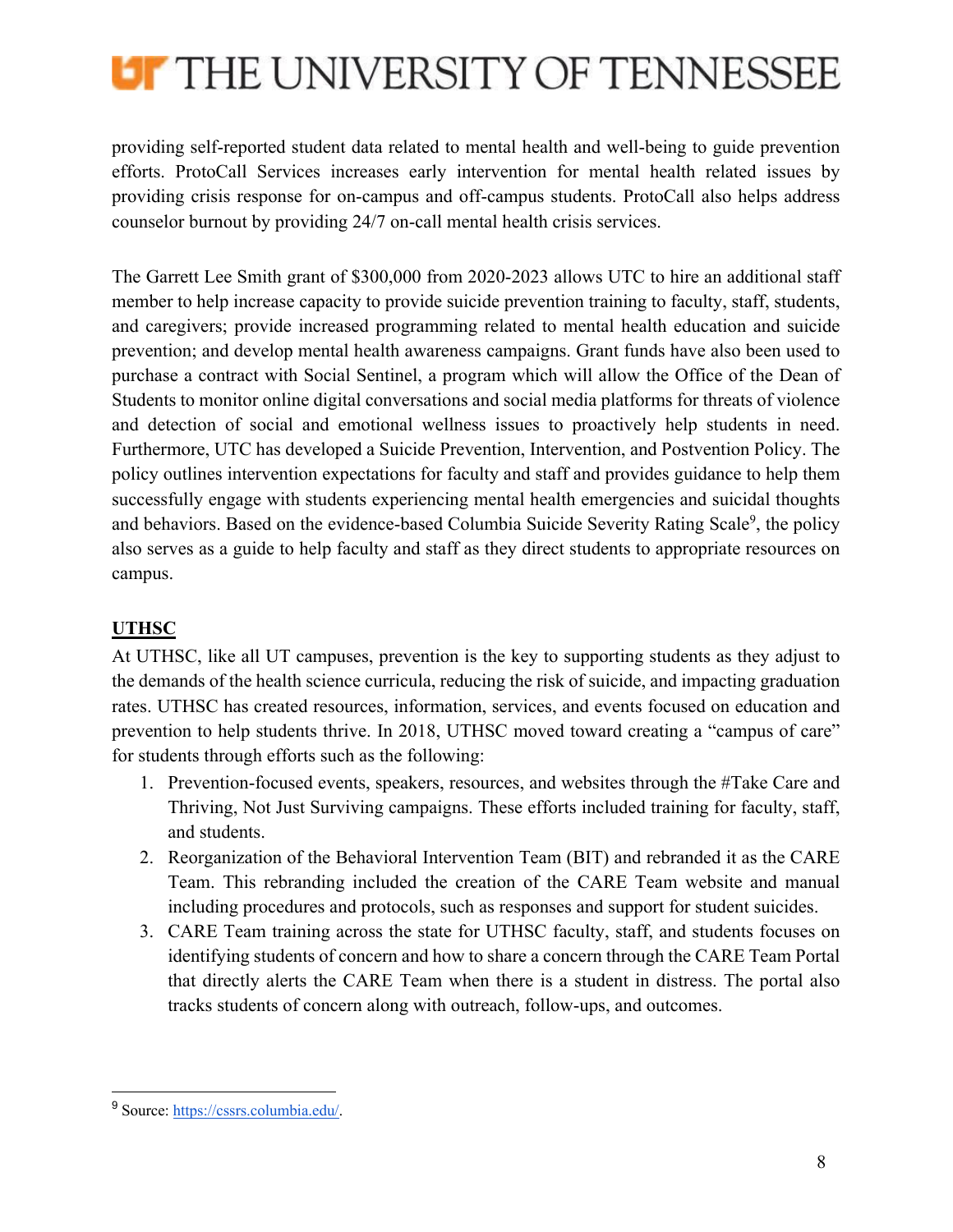

- 4. Suicide Prevention Training for faculty, staff and students to comply with the Suicide Prevention legislation.<sup>10</sup>
- 5. Beginning Fall 2020, UTHSC will add more online preventive resources and support through eCheckup To Go. This tool provides personalized, evidence-based, and online interventions for alcohol/drug and sexual assault prevention.

UTHSC has worked diligently to partner with UT and non-UT campuses to ensure that students who are fulfilling course requirements for their health sciences program across the state have access to quality mental health services when needed. The Performance Audit highlighted the need to provide mental health services to the 139 students who are fulfilling course requirements in the Nashville area, since there is not a UT facility in close proximity. In recent years, this service gap has not been an area of concern among UTHSC staff due to a MOU that UTHSC drafted with Vanderbilt University prior to 2018. The MOU provides access to Vanderbilt's counseling center in the event that a UTHSC student experiences a mental health emergency while in the Nashville area. This MOU has been in place for several years and will remain in effect in the future.

UTHSC students fulfilling course requirements at UTC and UTK also have access to mental health resources. The UTHSC Care Navigator through the CARE Team has established relationships with Behavioral Intervention Teams on the Chattanooga and Knoxville campuses to provide UTHSC students access to their resources and staff in case there is a CARE concern. Students in Knoxville have access through their payment of student fees to use the services available from the UTK Counseling Center.

UTHSC students across the state may also meet with counselors online. This option has actively been used by students during COVID-19. Even with a transition to an online platform, appointments have remained consistent in comparison to in-person appointments last year during this same period. Once regular operations resume, students who attend the main campus in Memphis will be able to schedule in-person sessions with a counselor, while also maintaining access to a counselor 24 hours a day through the after-hours counseling line and the UTHSC Student Assistance Program (SAP). SAP is a service available to UTHSC students throughout the country, regardless of their placement. UTHSC counselors have in the past and will continue to offer remote counseling to students across the state including Jackson, Nashville, Chattanooga and Knoxville.

## **UTK**

In recent months, UTK's efforts have focused on two service gaps: 1) suicide prevention training and 2) coordination that spans the boundaries of academic and student affairs to help students in

<sup>10</sup> Source: https://legiscan.com/TN/bill/SB1175/2019.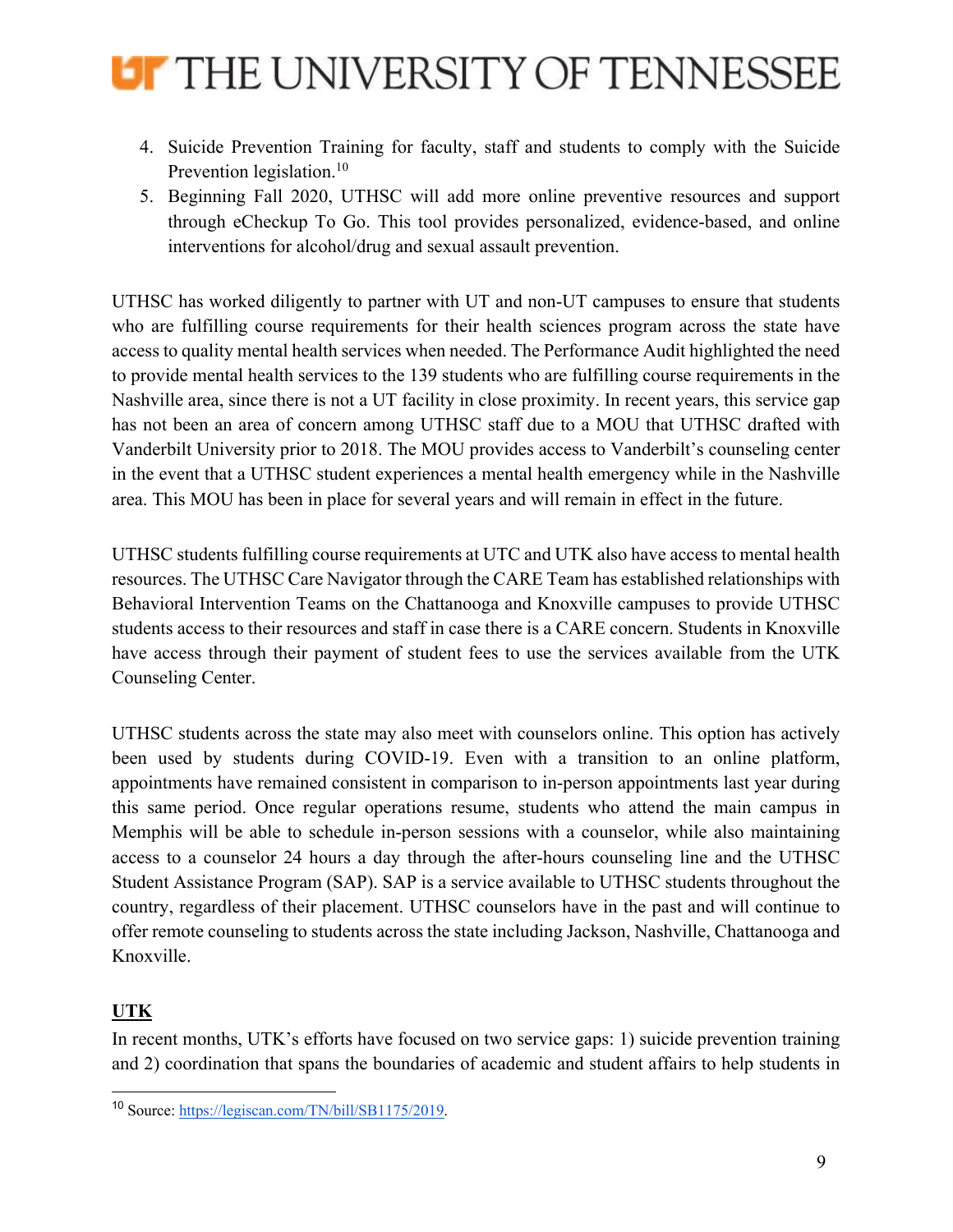

distress. For suicide prevention training, UTK utilizes the Question, Persuade, and Refer (QPR) program. QPR is an empirically supported training program designed to alert students, faculty, and staff to the warning signs of suicide and to empower them to "ask the question" about thoughts of suicide. This type of training is often referred to as "gatekeeper" training. Recognizing that persons thinking about suicide often reach out first to family, friends, or mentors (not necessarily mental health professionals), this training enables all members of the campus to serve as gatekeepers, helping persons in distress get connected to resources for care. Given that providing 90-minute presentations to groups of 30 or less is an inadequate way to train a campus of 35,000 people, UTK also provides self-guided, online suicide prevention training entitled Ask, Listen, Refer. Participants can access this 20-minute program at any time and gain the core information needed to be an active gatekeeper on campus.

Case management at UTK is based on a collaborative process of coordination, intervention, and support efforts across campus systems. The 974-HELP referral line was developed to help distressed or distressing students reach their academic goals and to help maintain a safe community and learning environment for all students. Students, faculty, and staff are able to access 974-HELP 24/7 via phone or by completing an online referral form. During work hours (Monday through Friday, 8 a.m.–5 p.m.), 974-HELP is answered by a professional staff member or case manager in the Office of the Dean of Students. After hours and on weekends and holidays, the referral line is answered by ProtoCall. The Student Counseling Center manages the ProtoCall contract, receives all in-coming reports, and distributes to departments accordingly (i.e., CARE Team or Office of Title IX).

The Performance Audit referenced UTK's online counseling model. UTK offers a self-guided online therapy program called TAO Connect (Therapy Assistance Online). The program offers a range of empirically supported therapy modules that students may access anytime to help them address common concerns like anxiety, depression, and interpersonal concerns. Unfortunately, this program is underutilized and UTK is currently reviewing other options. Prior to COVID-19, UTK did not typically provide online counseling (i.e., virtual video-conferencing with a counselor); however, face-to-face restrictions moved all UTK mental health services online in order to maintain continuity of mental health support. Like other UT campuses, UTK recognizes the importance of providing a menu of mental health options for students; UTK will continue to provide some form of online access to counseling in the future.

## **UTM**

Mental Health service gaps identified by UTM and highlighted in the Performance Audit include: 1) providing mental health support and clinical counseling for regional center locations, and 2) bolstering student outreach and programming on campus when there is a noticeable lack of local psychiatric services, limited community mental health resources, and a need for after-hours crisis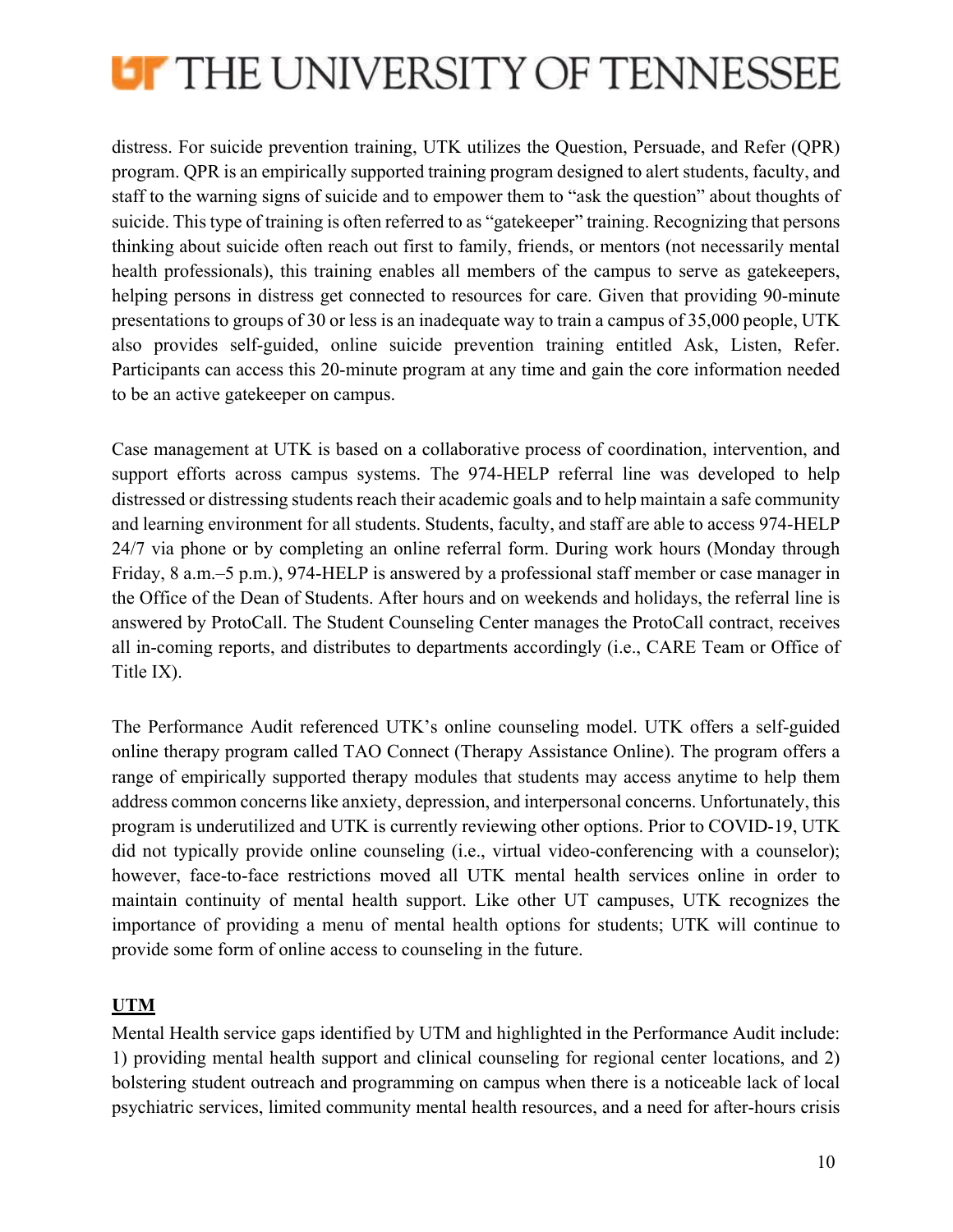

counseling. To address these gaps, UTM is in the process of implementing several services, some of which will be partially funded by the Garret Lee Smith Campus Suicide Prevention Grant. UTM has taken the following steps to address service gaps:

- 1. Expand access to UTM Student Health and Counseling Services for eligible students: At the time of the COVID-19 realignments, UTM was in the process of establishing protocols to provide tele-counseling for students attending classes at the regional centers and was well-positioned to transition to tele-counseling and tele-health. These services will continue moving forward.
- 2. Secure a contract with ProtoCall Services to begin June 2020: ProtoCall is a 24/7 mental health crisis and support line that will provide guided clinical assessment, risk assessment and solution-focused intervention with a licensed counselor.
- 3. Implement WellTrack services in Summer 2020: WellTrack is an interactive application that uses a stepped-care approach to help students cope with anxiety, stress, and depression. This service also guides the student to additional campus resources.
- 4. Work toward hiring a full-time case manager: The case manager will assist the CARE Team and the division of Student Affairs by providing non-clinical support for UTM students.
- 5. Increase student outreach and programming: Student Affairs and SHCS will provide internship opportunities to Social Work students to assist with program and outreach development and implementation. SHCS is also focused on enhancing the Certified Peer Educator (CPE) Program, a program that trains peer advocates to provide outreach on topics such as overall wellness, mental health awareness, domestic violence awareness, social norms, and substance abuse; and engaging with faculty, staff, and students.
- 6. Identify creative and collaborative efforts to increase community resources: First, SHCS and the CARE Team work with local counseling organizations to connect students with services. Second, UTM Student Affairs has worked to aid students with food insecurities by creating a food pantry, Captain's Pantry, and has established a meal share program with the on-campus Sodexo dining facility. Lastly, administrators are actively exploring ways to engage with the local hospital and system resources for psychiatric care that will benefit both community and campus.

## **Action Steps and Timeline**

- 1. Explore system-wide contracts with services that provide clinical and non-clinical care (such as telehealth and messaging services) to enhance campuses' ability to offer care during and after hours (*Ongoing*).
- 2. Update campus mental health websites to ensure accuracy and accessibility of available mental health resources (*Fall 2020*).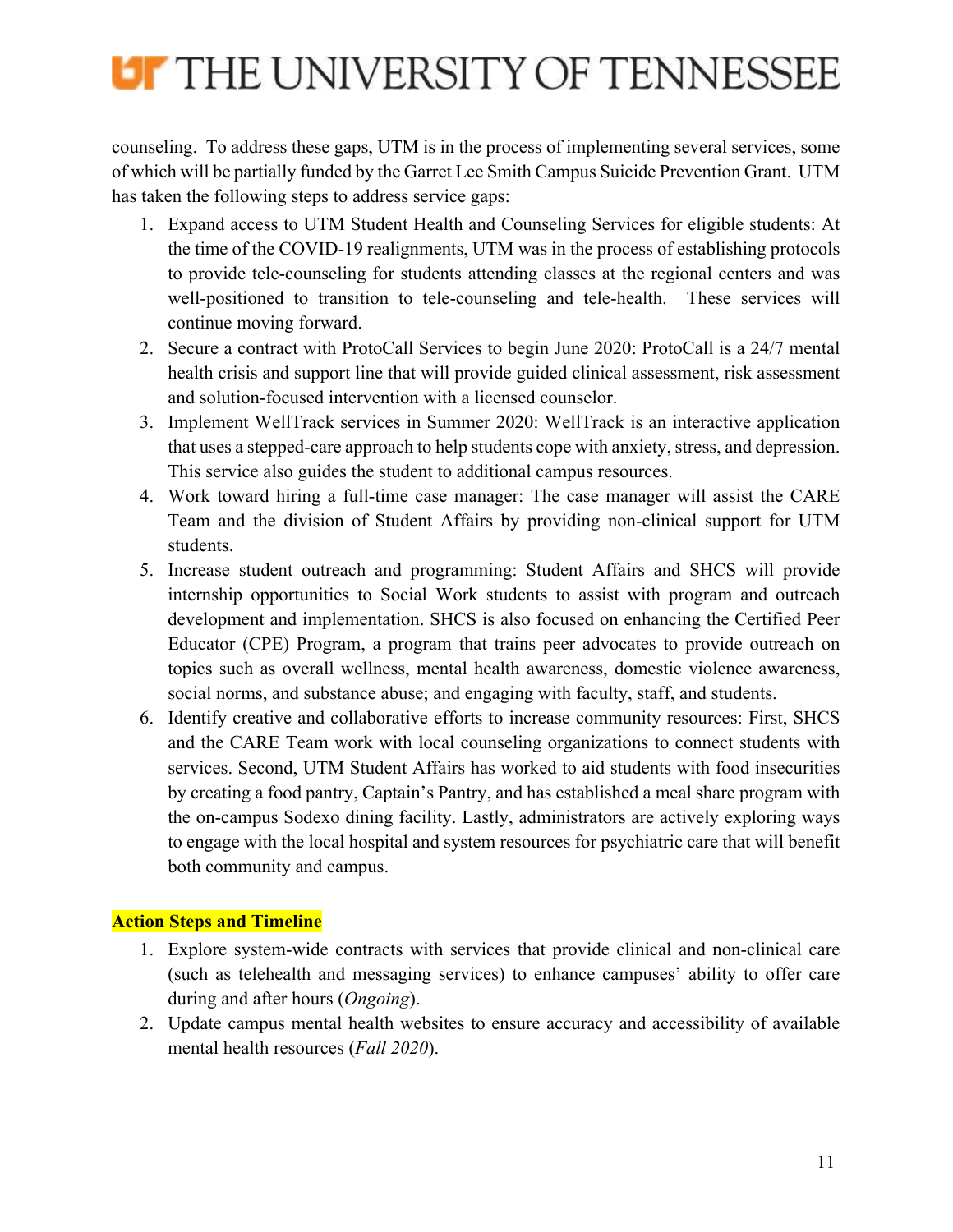

- 3. Utilize, collaborate with, and promote non-clinical opportunities to support students, such as University CARE Teams, with an emphasis on prevention, intervention, and referral to clinical care when appropriate (*Ongoing*).
- 4. As a Task Force, continue to collaborate and provide support as each campus works to close existing service gaps (*Ongoing*).

**Recommendation 3: Encourage UTK, UTC, UTM, and UTHSC to work collaboratively to foster continuous improvement, identify trends in mental health issues (such as suicide spikes), share advancements, serve as support to one another, and correct existing resource inequities**

The OneUT Mental Health Task Force has met weekly since April 2020 to address the recommendations outlined in the Performance Audit that pertain to mental health and to discuss implications for mental health services during COVID-19. The positive rapport that has developed among Task Force members has proven to be a valuable asset during the past few months. Following the June Board meeting, the Task Force will transition from weekly to monthly meetings and, as recommended by the Comptroller, will continue to work together to not only deliver on the specific action steps outlined in this report, but also to share resources and provide support to mental health colleagues across the System.

As a result of the Task Force meeting regularly over the past few months to discuss the Comptroller's recommendations, several opportunities for ongoing collaboration among Task Force members have been identified:

- 1. **Mental health and well-being as campus-wide efforts:** Collaboration among clinical and non-clinical mental health staff is key to identifying and supporting students in need of mental health services. The role of the broader campus community in promoting wellbeing and connecting students to available resources should not be understated. Continued collaboration among Task Force members will provide much-needed discussion about how to scale programming across campus areas.
- 2. **JED Campus support and alignment:** UTC, UTHSC, and UTK participate in JED Campus, a program "designed to guide schools through a collaborative process of comprehensive systems, program and policy development and customized support to build upon existing student mental health, substance use and suicide prevention efforts."<sup>11</sup> UTM has expressed an interest in the JED Campus initiative and is actively seeking the funding to make this possible. Among other benefits, JED Campus provides a framework for

<sup>11</sup> Source: https://www.jedcampus.org/.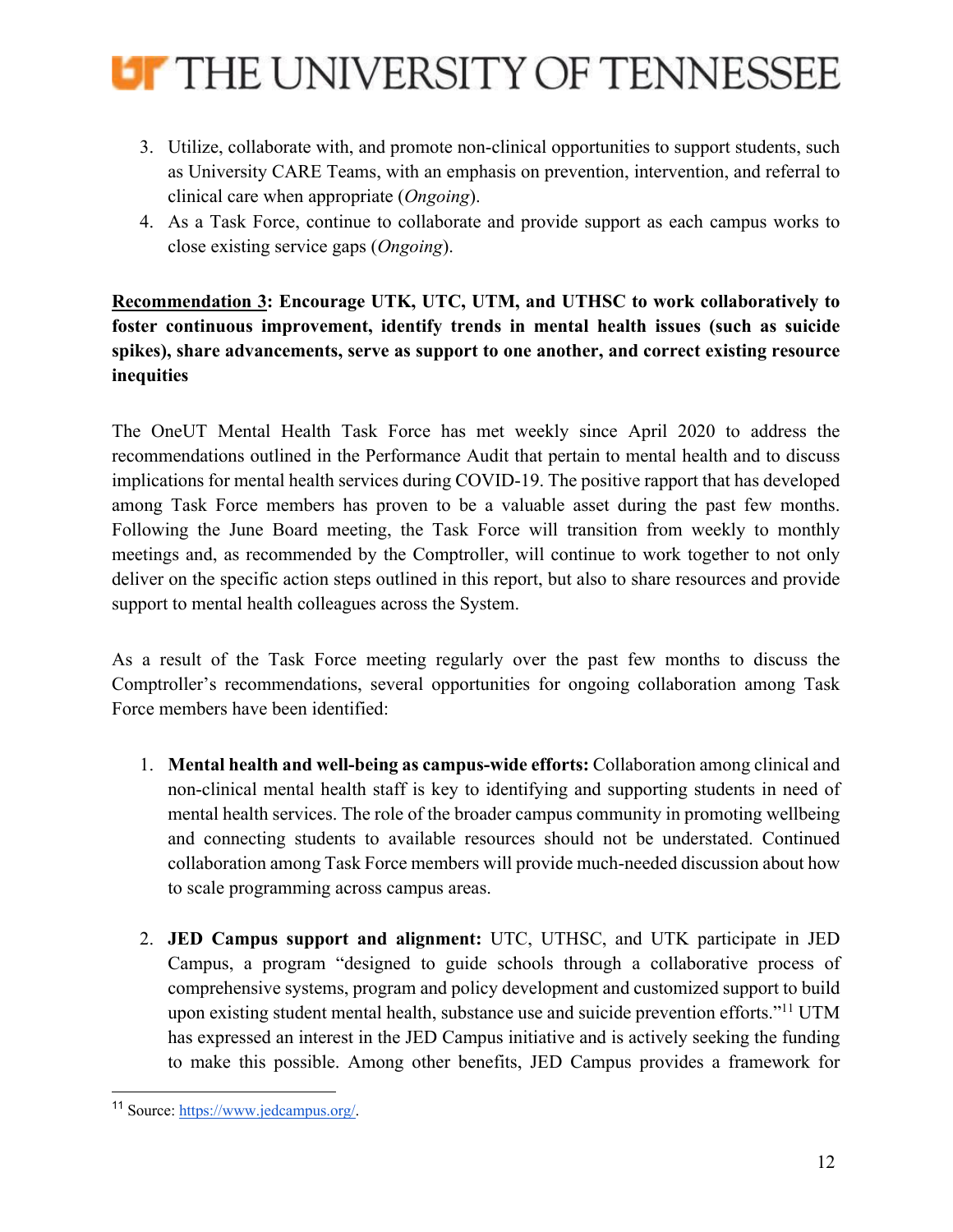

evaluating and improving campus-level mental health services. Ongoing collaboration of current JED Campus partners and the participation of UTM holds promise for overall identifying mental health trends across the System and improving system-wide service gaps and resource inequities.

- 3. **Development of a larger mental health consortium:** Part of the work towards creating a systematic and cohesive prevention, intervention, and postvention model may include a larger consortium that involves stakeholders from other areas of campus such as those who work in Academic Affairs. Task Force members agree that there is currently a disconnect between Student Affairs (where mental health tends to reside) and Academic Affairs (including staff and faculty). The success of mental health programming in the future lies in the collective ability to span the boundaries of these two areas to collaboratively meet students' needs. Following the June Board meeting, the Task Force will continue to explore when and how to expand the Task Force into a consortium. The work of this group will be to not only discuss student mental health, but also appropriate ways to advocate for mental health and well-being of university employees.
- 4. **Development of consistent mental health policy:** Though complete alignment of mental health policy across the System is not feasible at this time, the Task Force has identified two areas for consistent, system-wide policy development: a) a medical leave and return policy for incidents where students must leave campus due to a mental health concern, and b) a flexible schedule policy to account for compassion fatigue and burnout among mental health and student affairs staff. Both of these policies were discussed at the Mental Health Summit in November 2019 and have been revisited during Task Force meetings. Task Force members agree that the development of these two policies as a group is a way to make continuous improvements.
- 5. **Leverage System support and resources to provide suicide prevention and other mental health-related trainings:** In response to the Tennessee Suicide Prevention legislation, the System Office of Human Resources has coordinated system-wide efforts to establish a suicide prevention plan for students, faculty, and staff. While the work of the Suicide Prevention Task Force is focused currently on faculty and staff, there is an opportunity to leverage the work currently underway on behalf of students. For example, the suggestion has been made to utilize the  $K@TE$  system for suicide prevention trainings, in addition to the campus-facilitated suicide prevention trainings. This is one of many potential ways to more effectively address concerns about suicide among the UT System family. Coordination and collaboration between the Mental Health Task Force and the Suicide Prevention Task Force will be critical to addressing suicide spikes and other concerns related to suicide that have been highlighted in the Performance Audit.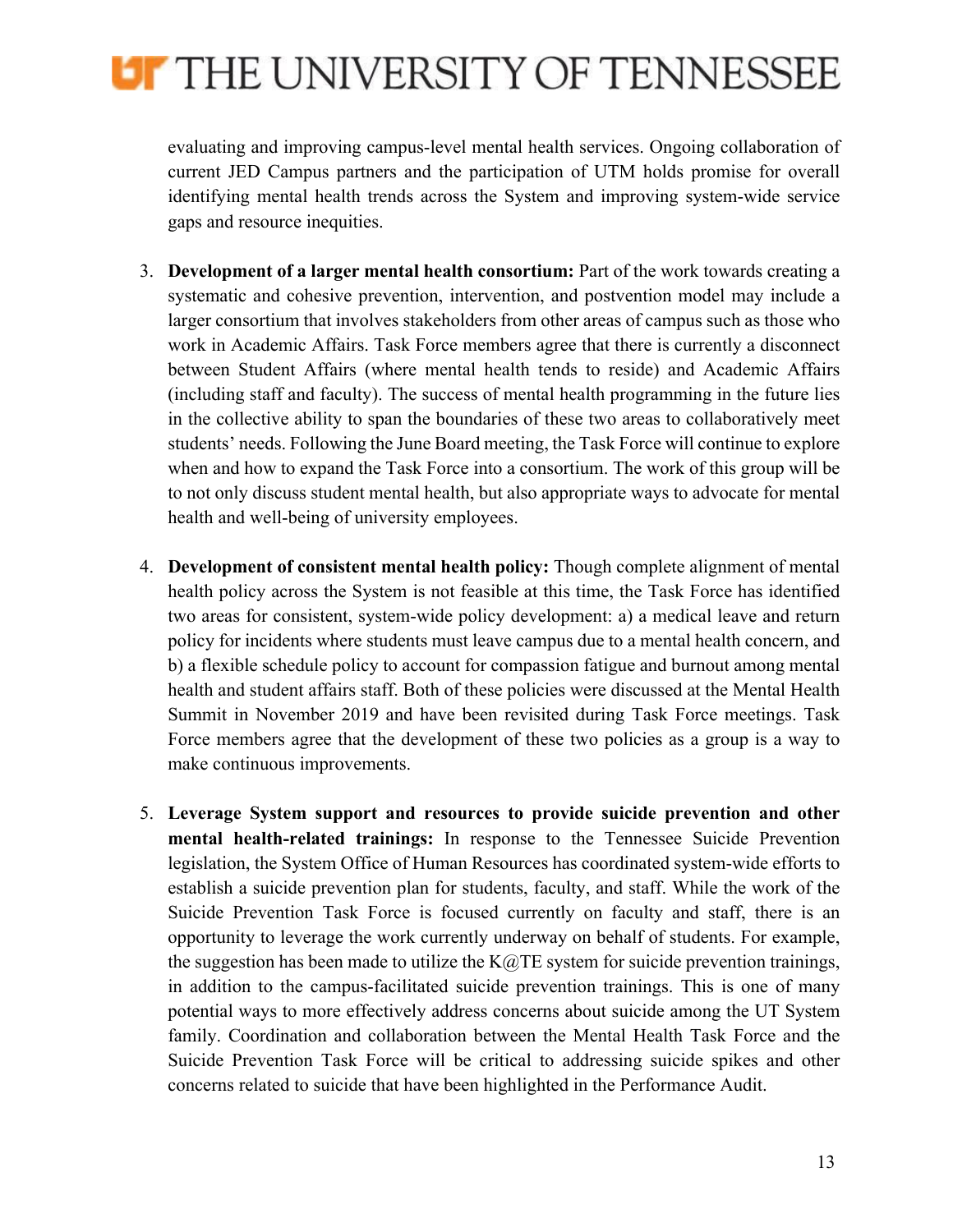

6. **A system-wide, strategic focus on mental health and well-being:** With the exception of two campuses<sup>12</sup>, mental health and well-being is not included in the UT System or campuslevel strategic plans as an area of focus (although student success is addressed in each). Ultimately, the ongoing evaluation that leads to improvement of campus- and system-wide mental health services will not be achieved without a strategic focus on well-being as a measure of student success. Thus, the work of this Task Force and the expansion of our efforts will be critical moving forward to establish UT as a university system that is invested in student well-being. This system-wide strategic focus would provide structure around the promotion of mental health and well-being initiatives that include the broader campus community.

### **Action Steps and Timeline**

- 1. Prioritize opportunities for system-wide collaboration to impact mental health services including:
	- a. Scaling of mental health resources across campuses (*Ongoing*);
	- b. Maintaining a focus on the JED Campus initiative and providing assistance to UTM as they seek funding for JED Campus (*Ongoing*);
	- c. Developing a larger mental health consortium or learning community (*Spring 2021)*;
	- d. Developing a mental health medical leave and flexible schedule policies to benefit students, faculty, and staff (*Fall 2020*);
	- e. Leveraging System support and resources to provide suicide prevention and other mental health trainings (*Fall 2020*); and
	- f. Establishing UT as a university system invested in student well-being by adding mental health and well-being to strategic plans (*Spring 2021*).

## **Recommendation 4: Develop a system-wide process for collecting key mental health data, including tracking and reporting student suicides, and then modifying outreach efforts and service offerings based on that data**

The responsibility to collect and report key mental health data has historically been managed by internal processes established on each campus; however, the Task Force agrees with the recommendation made by the Comptroller's office that the development of a system-wide process for managing data is critical to the success of campus- and system-wide mental health efforts moving forward. As was mentioned in the Performance Audit, familiarity with campus- and system-wide mental health data has significant implications for mental health initiatives moving

<sup>12</sup> Sources: https://uthsc.edu/chancellor/strategic-planning/documents/strategicmap-2018-23-050918.pdf; https://www.utm.edu/strategic/.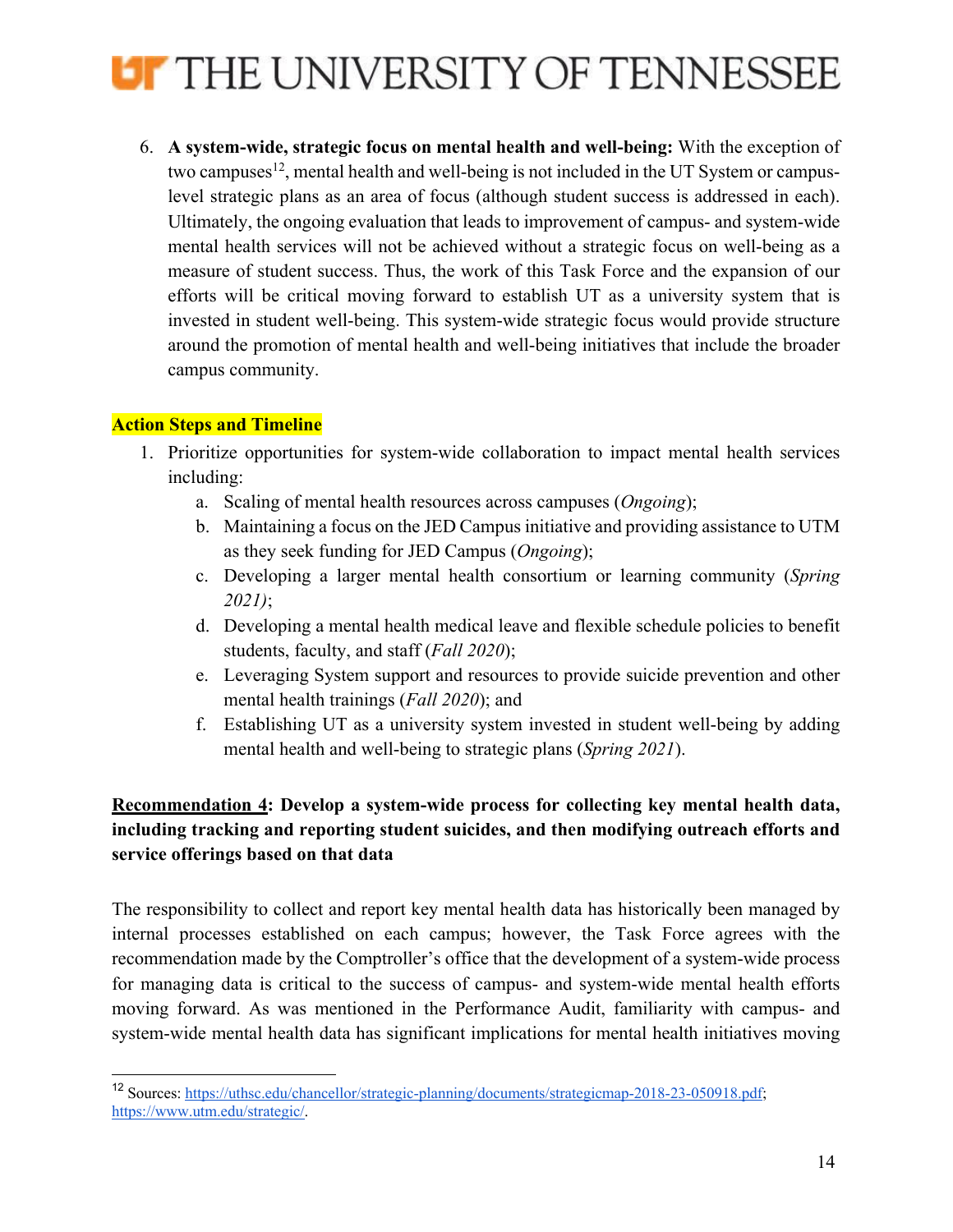

forward. To ensure that the UT System makes progress in this area, the Task Force will coordinate efforts with other offices including campus and System Institutional Research and the System Office of Human Resources.

### **Action Steps and Timeline**

To establish a system-wide process for mental health data, the Task Force will take the following steps:

- 1. Compile a list of campus-level surveys and evaluations that are currently administered to students to assess mental health and well-being; identify survey schedules (*Fall 2020*).
- 2. Work as a Task Force to identify and define key mental health data points clearly and consistently across the System (*Fall 2020*).
- 3. Coordinate with the campus and system-level institutional research to develop a systemwide process for collecting and reporting key mental health data (including tracking and reporting student suicides), while maintaining compliance with HIPAA, FERPA, and other regulations (*Fall 2020*).
- 4. Consider the system-wide administration of a mental health survey (such as the Healthy Minds Survey) if there are identifiable gaps in the type of data collected (*Spring 2021*).

## **Recommendation 5: Develop system-wide counselor caseload and appointment wait time standards that would activate emergency protocols in the event that caseloads or wait times become excessive**

To address this recommendation, it is important to elaborate on three key terms. First, counselor workload recommendations according to IACS advise that no more than 65% of counselor time should be consistently dedicated to direct clinical service. This means that counselor time dedicated to direct service appointments should not exceed 26 hours a week, though on any given week, a counselor may provide more than 26 hours of service due to emergencies and other contingencies. This standard reflects the unique role of university counseling centers by allowing for time dedicated to a broader range of functions than a traditional mental health clinic. As well as clinical treatment, university counseling centers provide or support a full range of prevention, outreach, training, and consultation services that contribute broadly to student mental health and safety.

Second, caseload refers to the number of active clients currently in treatment with a counselor. Caseload may vary even as service hours remain steady. For example, as demand grows, a counselor may move clients to every other week to accommodate the influx of new clients. However, this could double the counselor's caseload even while workload remains the same. A counselor may have 26 appointments a week but a caseload of 52 or more. The additional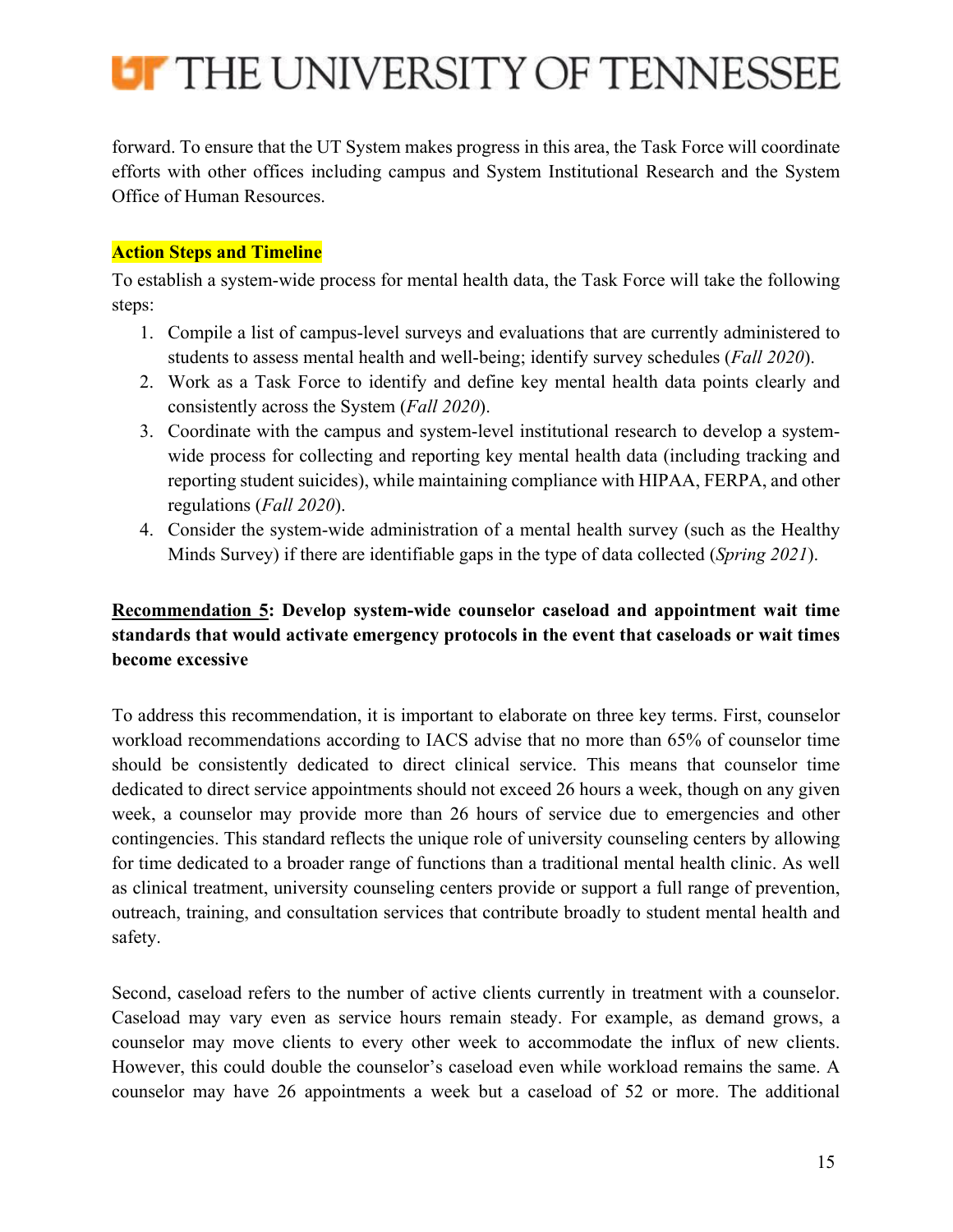# **LIF THE UNIVERSITY OF TENNESSEE**

challenges of managing 50+ clients can add significant stress to the counselor even as the hours of service remain constant.

Third, wait times, as noted earlier, are a product of staffing, time of year, and clinical severity. A wait-time standard would seem to presume that all students need the same level of care throughout the academic year, when in actuality, some students can afford to wait longer than others. A waittime standard, if implemented, should include variability based on clinical need and time of year. All of our campuses offer some type of drop-in, walk-in, or other immediate access to services. Students with immediate needs are seen quickly for an initial assessment.

The Task Force discussed at length the recommendation to develop system-wide counselor caseload and appointment wait time standards, and ultimately determined that a system-wide approach to concerns in these areas would not be the best course of action at this time. Clinical and non-clinical staff work to address students' needs on a case-by-case basis and based on available resources at each campus. Imposing a system-wide policy could, in some cases, impede campuses' ability to provide the best level of care and could unduly impose restrictions where they are not needed. Furthermore, the Task Force agrees that formalizing mental health standards or policy that is then made available to the public has the potential to discourage some students from seeking out resources or could prompt students to make decisions about their care when they are vulnerable. The mechanisms in place to support student mental health on each campus are unique, as is every student. Thus, the Task Force proposes a campus approach, rather than a system approach, to this recommendation. The following paragraphs describe in greater detail counselor caseload and appointment wait-time standards and procedures at each campus.

## **UTC**

UTC does not currently have a written caseload policy; however, they do make every effort to evenly distribute cases among the clinical staff. Most UTC counselors work with 40 to 70 students in a given semester; in rare cases the counselor caseload exceeds 70 students. According to IACS standards, counselors' clinical work should not exceed 26 hours per week; however, UTC counselors are often expected to engage in emergency interventions, outreach, education, and other campus-wide efforts. These additional responsibilities often cause counselors to exceed the recommended hours for clinical work.

Similar to other UT campuses, UTC has a triage process. Per policy, the triage process means that mental health staff will complete an intake assessment with student clients within 24 hours; if there is an emergency or perceived crisis, mental health staff see the student within the same day to assess the level of crisis. Students who seek out help from counseling services and are not in crisis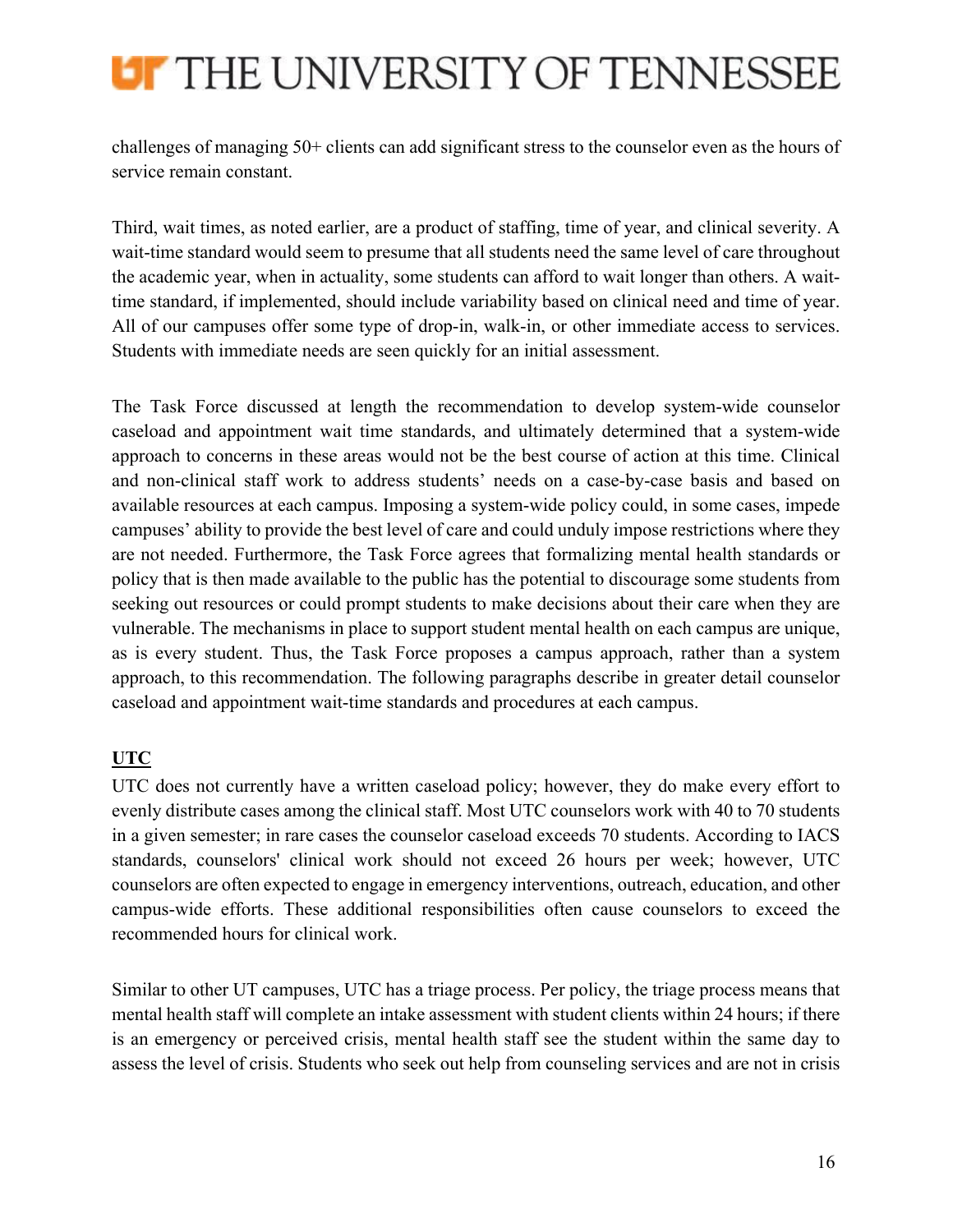

may wait two to three weeks for the next session after their initial intake assessment if the presenting issue is not emergent. No student in crisis is turned away.

It is important to note that at UTC, like at other campuses, emergency protocols are often predicated on the availability of other area resources. In Chattanooga, finding psychiatric and psychological services within the community is very challenging and can result in wait times of two months or more. Therefore, if there are to be "emergency protocols" then these expectations should factor in the workload on the individual centers and the resources available in the areas in which these resources exist.

## **UTHSC**

UTHSC uses a triage system whereby students with higher levels of concern are prioritized. Sameday appointments are scheduled for students who are at risk of suicide or harm to themselves or others. As was noted in Recommendation 1, UTHSC's counselor-to-student ratio is 1:688. The longest wait time for students who are not in crisis is currently one to two weeks, though most are able to meet with a counselor within seven to ten days.

## **UTK**

Wait time for an initial mental health assessment in the UTK Student Counseling Center is minimal. UTK utilizes a drop-in triage system, providing around 20 initial brief assessment appointments daily and 100 weekly. Students seeking services are provided an initial assessment within a few days of their request, unless they opt to schedule a follow-up appointment at a later date. Students who identify as being in crisis are able to visit with a counselor the same day.

Wait time complaints typically refer to the time required for a follow-up appointment after the initial brief assessment. These wait times can vary widely from a few days to several weeks, depending on the time of year and the clinical severity. Based on comparative data from the 2019 Association for University and College Counseling Center Directors (AUCCCD) survey<sup>13</sup>, UTK wait times from triage to first appointment are well within standard practice of schools of UTK's size (25,000-30,000), which report an average wait time of eight business days and a range of zero to 15 business days. It should be noted that students identified as "high risk" receive follow-up appointments sooner than students with more routine needs. As the number of high-risk students seeking services increases, wait times for routine needs may be extended to accommodate more severe mental health needs. While it is understandable that students with more routine needs may become frustrated with the wait time, these students are typically offered a number of alternative care strategies designed to support them during the interim. These options include daily workshops

<sup>13</sup> Source: https://www.aucccd.org/assets/documents/Survey/2019%20AUCCCD%20Survey-2020-05-31- PUBLIC.pdf.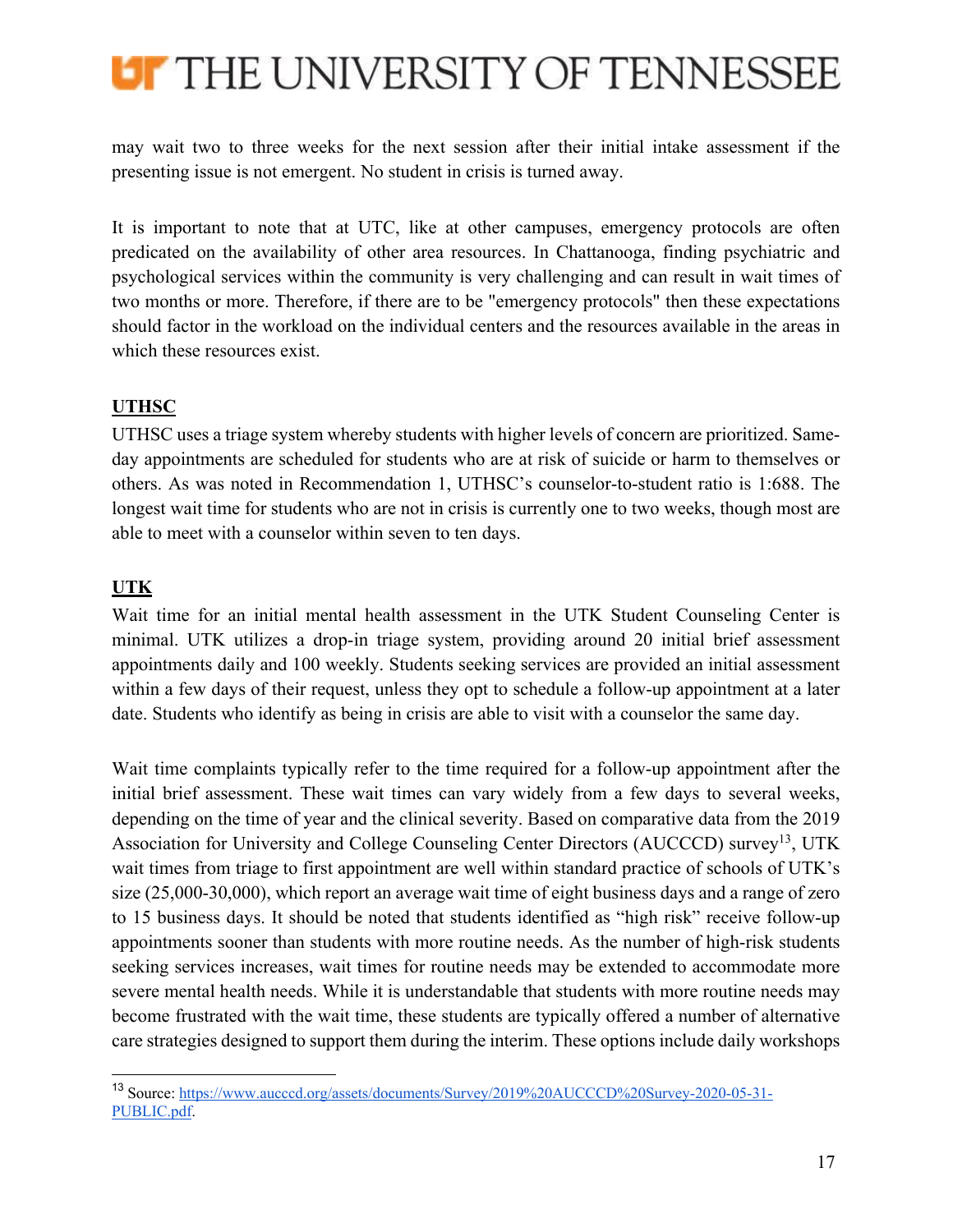

on resilience and coping skills, mindfulness training sessions, and professionally developed, selfguided online therapy assistance. These services are consistently underutilized, so UTK is exploring ways to promote these readily-available tools.

## **UTM**

Walk-in time for an initial counseling consultation has drastically reduced a student's wait time at UTM. In most circumstances, wait time is less than 24 hours; however, if a student arrives at SHCS in crisis, they are given priority status and will be seen by a counselor as soon as possible.

SHCS offers daily walk-in time for counseling consultation and crisis appointments, eliminating any wait time for an initial consultation with a counselor. Students who identify as in-crisis, can receive services during SHCS operating hours. Students who prefer to make an appointment for an initial consultation are typically scheduled within one week. Based on the clinical assessment, students requiring or requesting additional services are scheduled for a follow-up consultation or intake; students identified as high-risk receive priority. From Fall 2018 to Fall 2019, UTM SHCS experienced a 43% increase in walk-in appointments. Like the counseling centers at other campuses, UTM notes that wait times for routine needs may lengthen to accommodate students with more severe mental health needs. Also, like other campuses, UTM offers alternative care strategies such as CARE Team interventions, support, and non-clinical case management to aid students in times of distress.

## **Action Steps and Timeline**

- 1. Review campus-level triage processes; identify potential points of weakness that negatively impact counselor caseloads and appointment wait times and explore options to alleviate these concerns (*Ongoing*).
- 2. Review websites and make updates accordingly to ensure that services are accurately reflected and so that students can identify the variety of available mental health resources (*Fall 2020*).

### **Recommendation 6: Take steps to ensure the reliability of counselor turnover and other data**

The incident referenced in the Performance Audit to provide a rationale for this recommendation was regarding the question of mental health employee data reliability. The Comptroller's office attempted to review mental health counselor turnover as part of their audit, and discovered duplicate records. A counselor at UTHSC had been promoted, but their job title was not updated causing this individual to appear twice in the data set. The Task Force agrees that this was an oversight that occurred in Human Resources and not an issue that requires the intervention from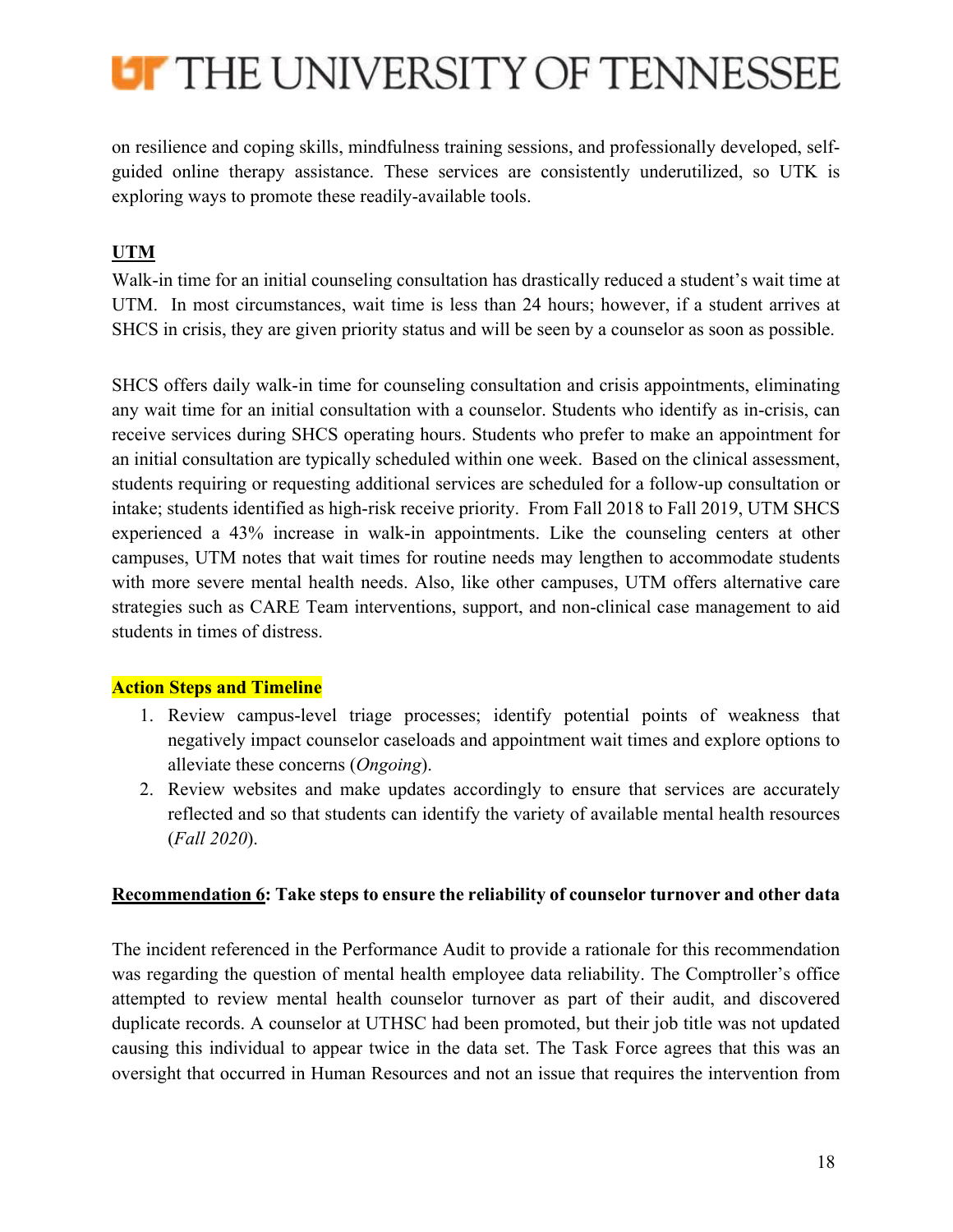

those who serve on the Task Force. This was an isolated incident; the cited issue has since been corrected.

That said, the Task Force would like to respond to the Comptroller's concerns about counselor turnover; action items regarding data and data reliability were previously outlined in Recommendation 4.

## **UTC**

Counselor turnover at the UTC Counseling Center aligns with the 2019 AUCCCD survey, with approximately one turnover per year. In previous years, counselors who left the center cited afterhours and on-call duties as primary reasons for seeking employment elsewhere. To alleviate this issue, UTC implemented ProtoCall services in April 2020. With this additional service, it is anticipated that stressors associated with after-hours and on-call duties will dissipate for the clinical staff. Another reason some clinicians seek other employment is competitive salaries for counselors. Turnover has resulted when a clinician has obtained full licensure status, but did not receive a revised Performance Description Questionnaire (PDQ) that aligns with this new credential, and was not awarded a raise due to budget constraints.

## **UTHSC**

UTHSC has not had a challenge with counselor turnover. Since the initial hiring of counselors for Student Academic Support Services and Inclusion (SASSI) in 2018, one counselor left the institution. As a clinical host site, UTHSC has access to other support through partnerships formed with the University of Memphis Counseling Program and the Educational Psychology and Research Program. On average, one or two master's or doctoral students intern with SASSI every semester. SASSI also relies on one intern from the University of Memphis Social Work program every semester to support outreach and follow-up with the CARE Navigator (Case Manager).

## **UTK**

Counselor turnover data at UTK is reliable but is often a concern because the turnover of good psychologists and therapists represents a loss to the university. This is a common thread among all university counseling centers; UTK's turnover rate is not comparatively remarkable. Based on the 2019 AUCCCD survey<sup>14</sup>, over 56% of centers ( $n=489$ ) experienced at least one staff turnover during the past year. Of schools that are the same size as UTK (25,000-30,000), 91% had at least one turnover in clinical staff during the past year; 35% had two and 39% had three or more. Acknowledging that staff turnover of three was unusually high for the counseling center in AY19- 20, UTK does not see this as a trend.

<sup>14</sup> Source: https://www.aucccd.org/assets/documents/Survey/2019%20AUCCCD%20Survey-2020-05-31- PUBLIC.pdf.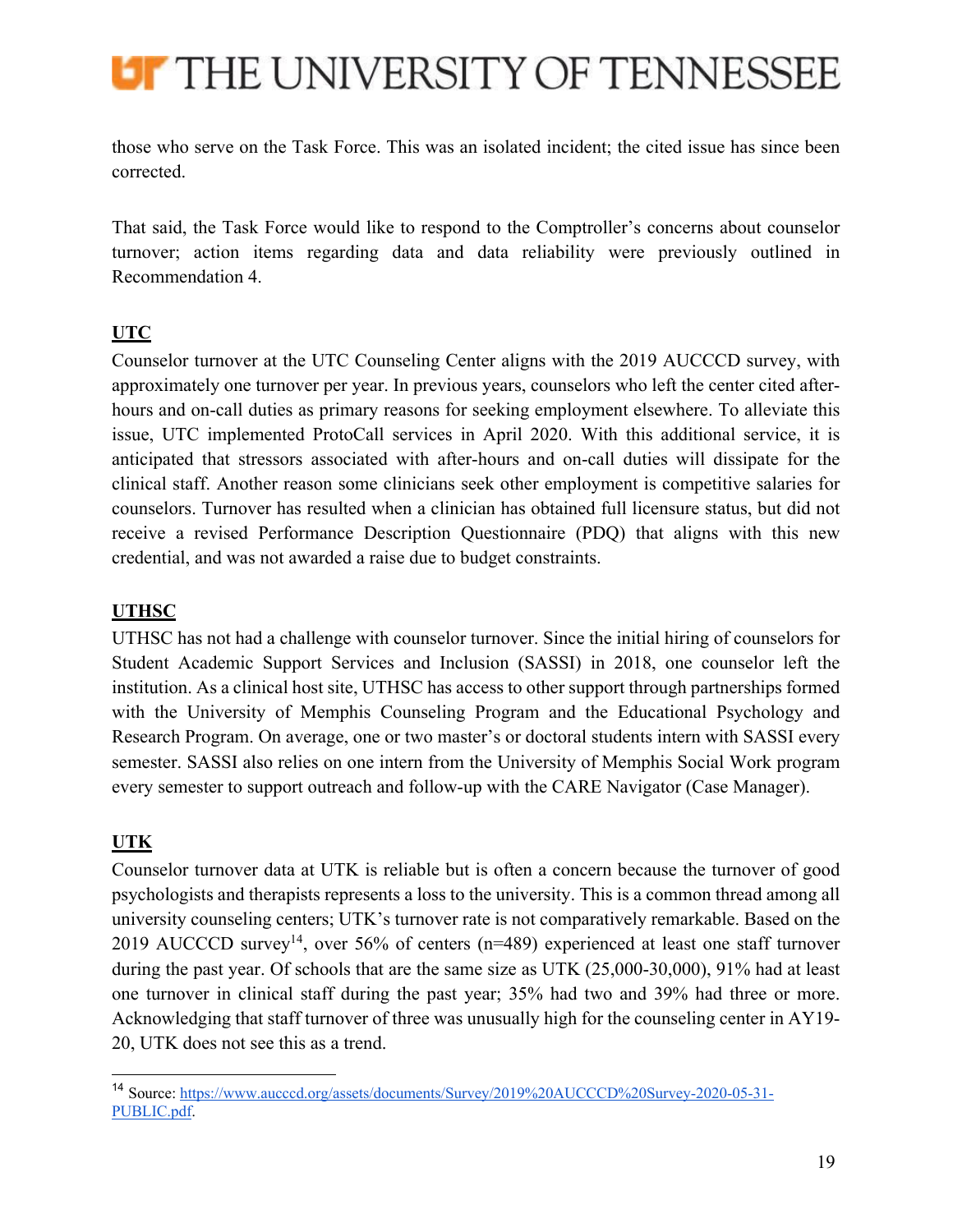

## **UTM**

Turnover rate is not an issue at UTM SHCS. All UTM counseling staff celebrate nine or more years of service.

## **Action Steps and Timeline**

- 1. Include counselor turnover in the list of shareable data outlined in Recommendation 4 (*Fall 2020)*.
- 2. Monitor counselor turnover rates and address any issues that arise based on the data (*Ongoing*).

## **Recommendation 7: Consider whether pursuing International Association for Counseling Services (IACS) accreditation for UTC, UTM, and UTHSC would benefit the student population**

As was described in response to Recommendation 1, IACS standards provide a benchmark for mental health services on college campuses to ensure that the highest standards are being met. UTK is the only campus currently accredited through IACS; however, UTC, UTHSC, and UTM work to align with IACS standards without going through the formal process of accreditation.

JED Campus has a unique, comprehensive approach to "promot[e] emotional well-being and prevent suicide and serious substance misuse. JED's framework is grounded in campus-wide, strategic planning focused on "identifying existing strengths and areas for improvement."15 The underlying principles fundamental to the JED-Campus experience are: 1) overall well-being and suicide prevention are campus-wide responsibilities, and 2) efforts to promote well-being must receive support from campus leadership.

The JED Campus comprehensive model includes the following components as the foundation for campus-wide evaluation of mental health services: 1) develop life skills; 2) promote social connectedness; 3) identify students at risk; 4) increase help-seeking behavior; 5) provide substance abuse and mental health services; 6) follow crisis management procedures; and 7) restrict access to potentially lethal means. As current JED Campus partners UTC, UTHSC, and UTK have undergone in-depth evaluations with regard to these seven areas, and are establishing JED Campus as a campus-wide effort to address areas of weakness. Though not a current JED Campus partner, UTM is currently seeking funding to become a participating campus.

<sup>15</sup> Source: https://www.jedcampus.org/our-approach/.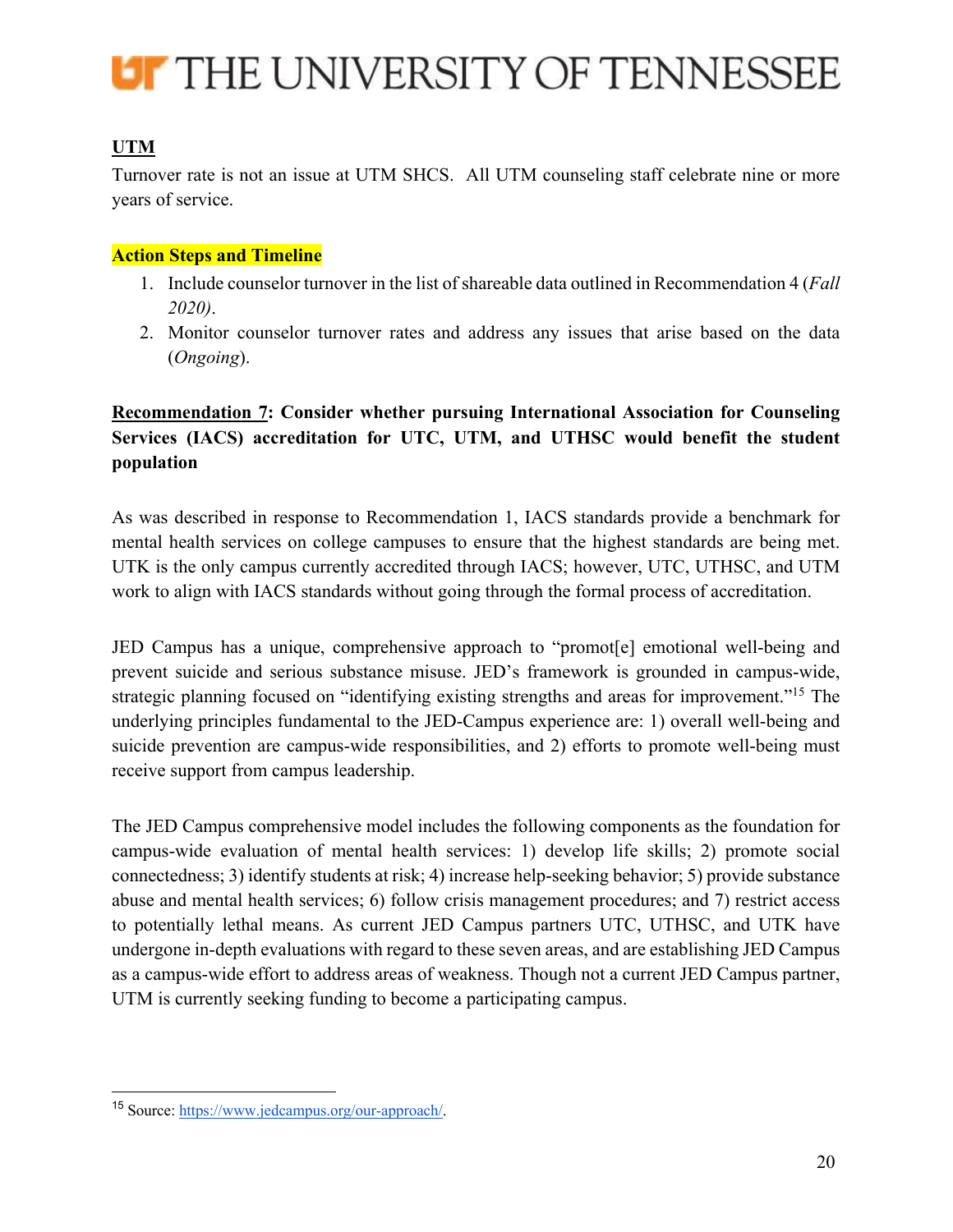

As the Task Force discussed the feasibility and timing of pursuing IACS accreditation, the actions of UT peer institutions were also considered. An overview of JED Campus and IACS accreditation among UT campus peer institutions reveals that:

- Comparison among UTC peers identifies UTC as the only JED Campus partner. Four of UTC's peers have IACS accreditation.
- Comparison among UTHSC peers identifies UTHSC as the only JED Campus partner; only one of UTHSC's peers has IACS accreditation.
- § UTK is the only campus among its peers that is both a JED Campus partner and accredited through IACS. The University of Nebraska-Lincoln is the only other JED Campus partner; six of UTK's peers have IACS accreditation.
- Austin Peay State University is the only JED Campus partner among UTM's peers; three of UTM's peers are IACS accredited.
- Interestingly, UTK is the only institution among *all* of the UT campus peer institutions that has both a JED Campus partnership and IACS accreditation.

These comparisons highlight that pursuing IACS accreditation at UTC, UTHSC, and UTM while two of those campuses are actively working with the JED Campus initiative would be excessive at this time, particularly considering the similarities between these two organizations. The Task Force does agree that pursuing IACS accreditation as a way to ensure the ongoing success of mental health services would benefit students once campuses have completed the four-year, JED Campus initiatives.

## **Actions Steps and Timeline**

Rather than consider IACS accreditation at this time, the Task Force recommends a focus in two key areas:

- 1. Work collaboratively as a Task Force to ensure the success of the JED Campus initiatives on each campus (*Ongoing*).
- 2. Assist UTM in becoming a JED Campus partner (*Ongoing*).
- 3. Pursue accreditation through IACS with System support as four-year partnerships with JED Campus expire (*Starting AY22-23*).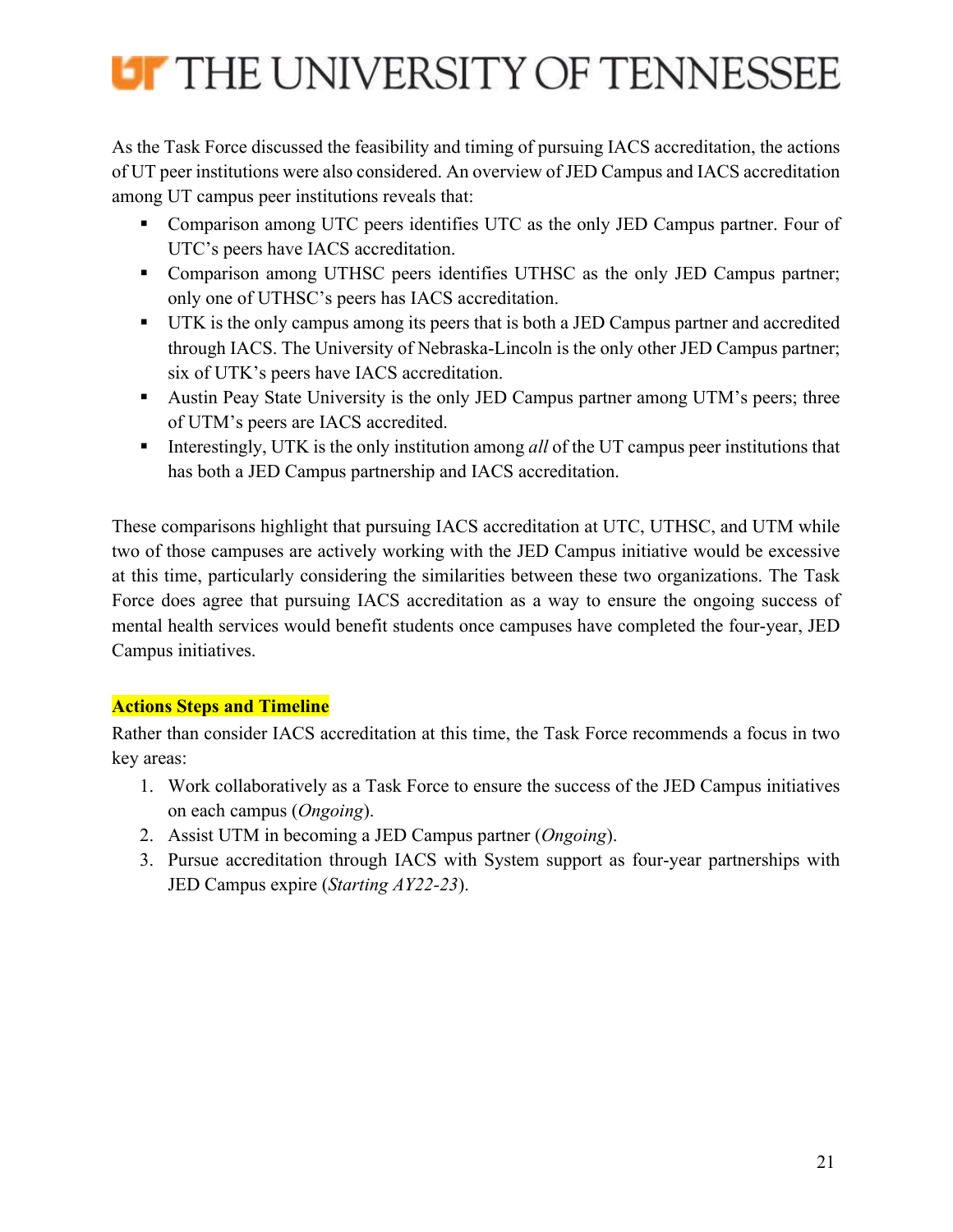

## **Glossary of Terms**

**AUCCCD:** Refers to the Association for University and College Counseling Center Directors. AUCCCD is a professional community that fosters director development and success. To advance the mission of higher education, the association is focused on innovation, education and advocacy for collegiate mental health.

**CARE Team:** Refers to the University's Case Assessment, Review, and Evaluation team, which is charged with behavioral intervention and threat assessment for students, faculty, and staff.

**Case Management:** A collaborative process that assesses, plans, implements, coordinates, monitors, and evaluates the options and services required to meet the client's health and human service needs. It is characterized by advocacy, communication, and resource management and promotes quality and cost-effective interventions and outcomes (Commission for Case Management, 2009). Higher Education Case Managers serve their University and individual students by coordinating prevention, intervention, and support efforts across campus and community systems to assist at risk students and students facing crises, life traumas, and other barriers that impede success.<sup>16</sup>

**Clinical Counselor:** Licensed staff person who provides direct clinical services; e.g., individual, group, or couples talk therapy.

**Counselor Caseload:** Number of active clients for whom the counselor is clinically responsible.

**Counseling Center:** Refers to the office and staff designated with primary responsibility for clinical mental health counseling for University students.

**Dual Credit Students:** Refers to students who complete academic coursework that is recognized by two or more institutions (i.e., earning high school and college credit simultaneously).

**FERPA:** Refers to the Family Educational Rights and Privacy Act (20 U.S.C. § 1232g; 34 CFR Part 99).

**Gatekeeper:** Student, faculty or staff person trained to recognize warning signs of distress and refer for help appropriately. Generally associated with suicide prevention training.

**Healthy Minds Study/Survey:** Study developed by Daniel Eisenberg and colleagues at University of Michigan which has become a critical component of the JED campus initiative by providing a pre- and post-test of sorts for universities utilizing the JED campus model. The survey is administered at the beginning of the program to assess needs and again, four years later, to assess progress.

<sup>16</sup> Source: https://www.hecma.org/.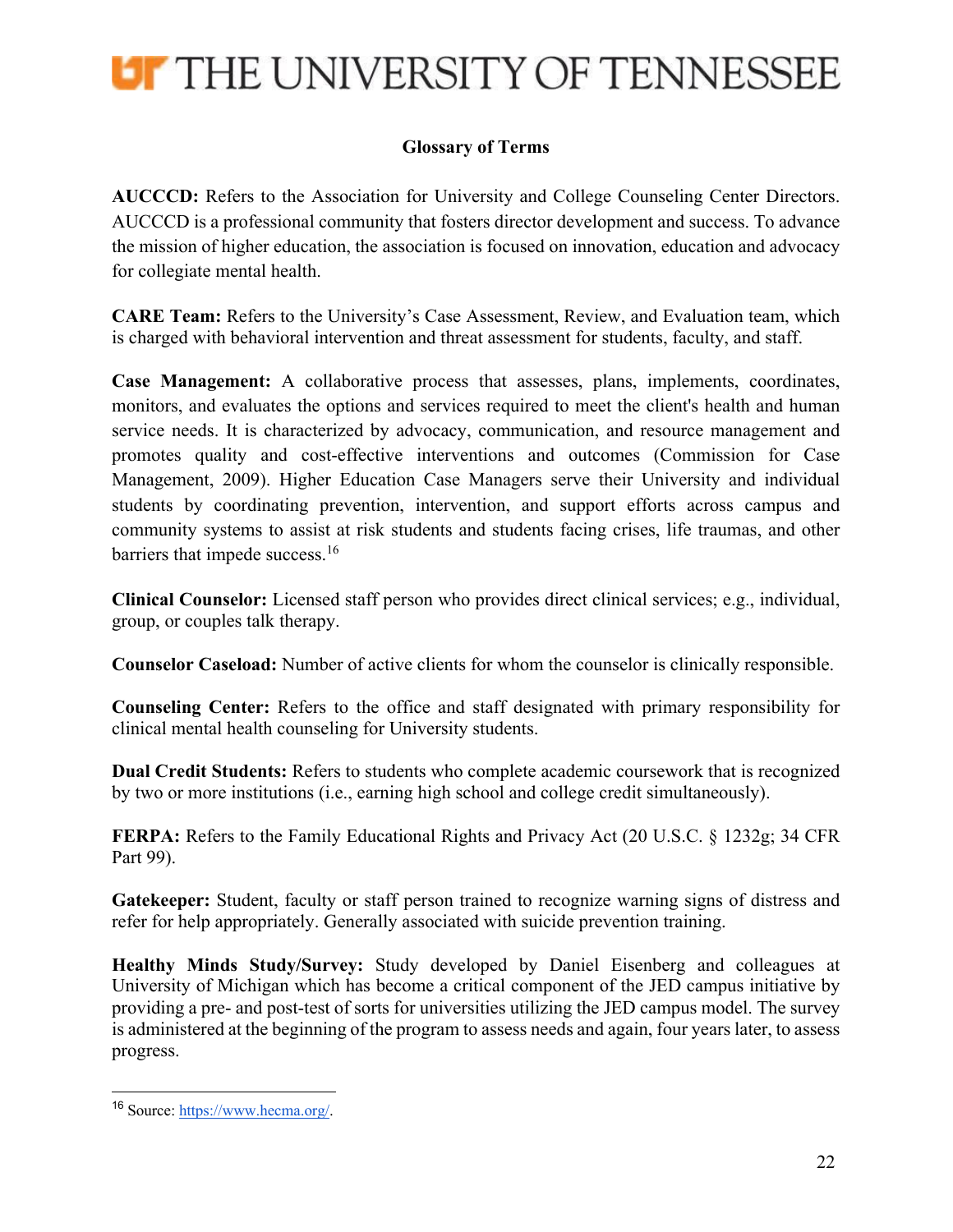

**High Risk:** Generally, refers to high risk of suicide or serious self-harm; harm to others; or those at risk of substance abuse or relapse during recovery. Students experiencing an active psychotic episode or break in reality could also be classified as high risk. Student populations that experience a greater likelihood for high risk behavior include students of color, LGBTQ+ students, firstgeneration and repeating students, and students from lower socioeconomic backgrounds.

**HIPAA:** To improve the efficiency and effectiveness of the healthcare system, the Health Insurance Portability and Accountability Act of 1996 (HIPAA)17 Public Law 104-191, included Administrative Simplification provisions that required HHS to adopt national standards for electronic health care transactions and code sets, unique health identifiers, and security. A major goal of the [HIPAA] Privacy Rule is to assure that individuals' health information is properly protected while allowing the flow of health information needed to provide and promote high quality health care and to protect the public's health and well-being.

**IACS Standards:** Refers to the International Accreditation of Counseling Services. IACS creates and promotes accreditation standards for counseling-center functions and policies.

**In Crisis:** A student who reports having active thoughts of suicide or self-harm, or harm to others. A student can also seek mental health intervention by reporting that they are "in crisis."

**Intake:** Generally, an initial appointment for starting therapy. The intake process involves information gathering; history of the symptoms or problems; assessment of severity and impairment; identification of strengths and resources; identification of treatment goals and a starting treatment plan; and hopefully some establishment of rapport in the process.

**Intervention:** Refers to a direct effort to prevent a person from ending their life through an activity or a set of activities to decrease risk factors and increase protective factors.

**JED Campus:** A signature program of the JED Foundation designed to guide schools through a collaborative process of comprehensive systems, program and policy development with customized support to build existing student mental health, substance use and suicide prevention efforts.18

**Non-clinical Counselor:** Refers to staff who work in mental health prevention and postvention to support students. Unlike their clinical counterparts who work one-on-one in mental health interventions, non-clinical counselors might or might not have licensure.

**Office of the Dean of Students:** Refers to office and staff designated with primary responsibility for the administration, safety, and welfare of University students.

<sup>17</sup> Source: https://www.hhs.gov/hipaa/for-professionals/index.html.

<sup>18</sup> Source: https://www.jedcampus.org/.